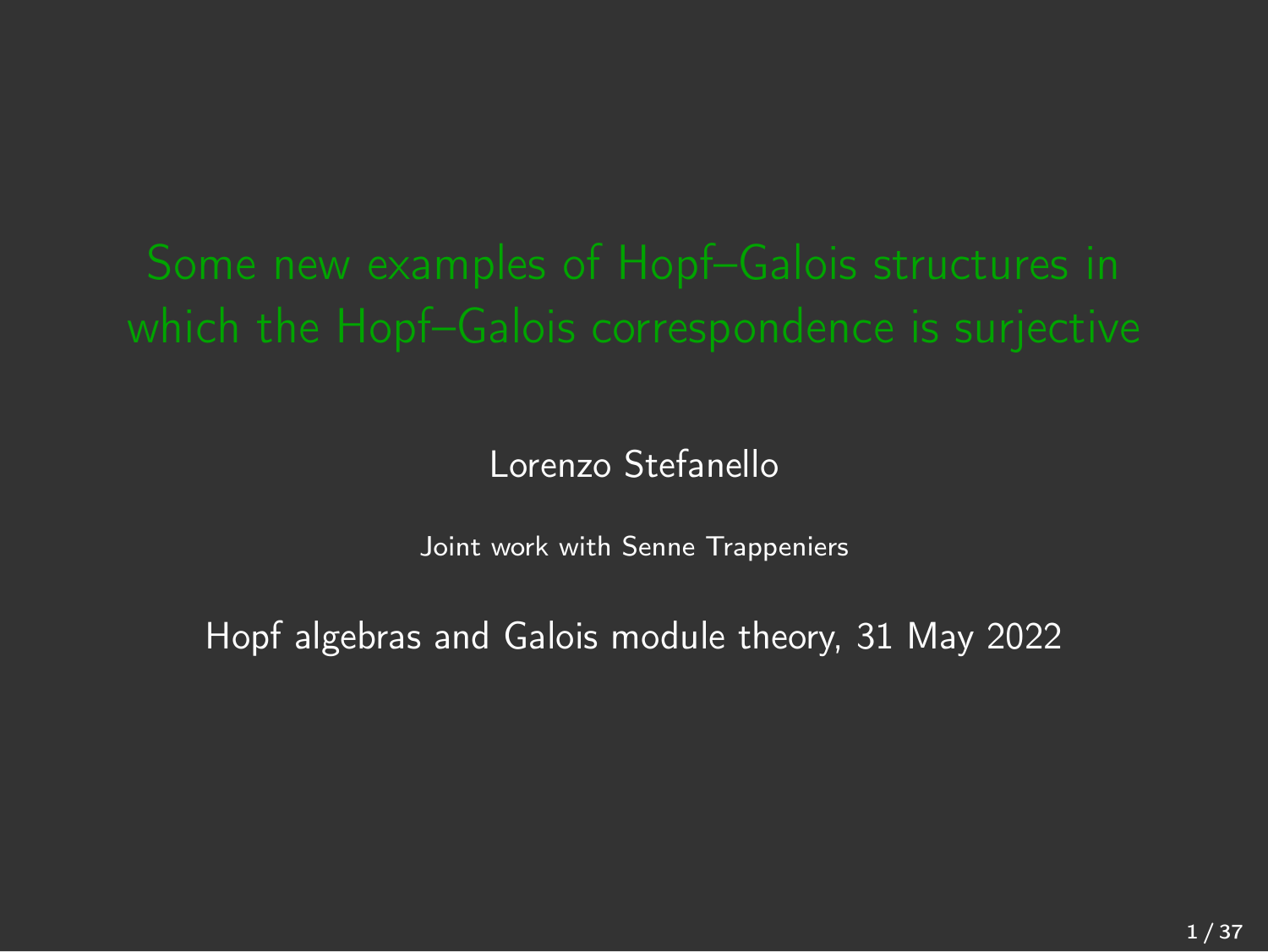- *•* Preliminaries in Hopf–Galois theory
- *•* The known connection between HG and SB
- *•* A new connection between HG and SB
- *•* New examples of surjective correspondences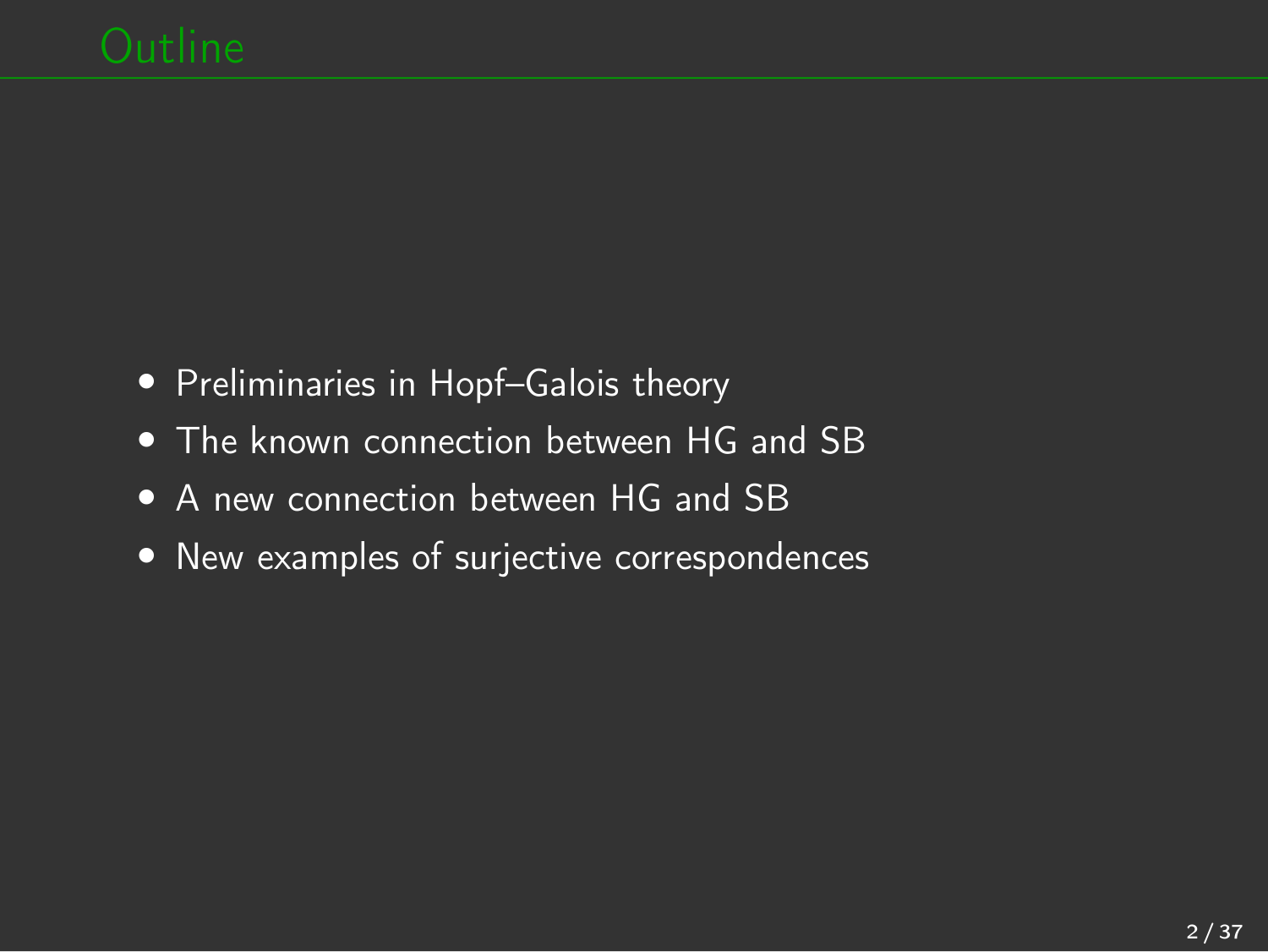<span id="page-2-0"></span>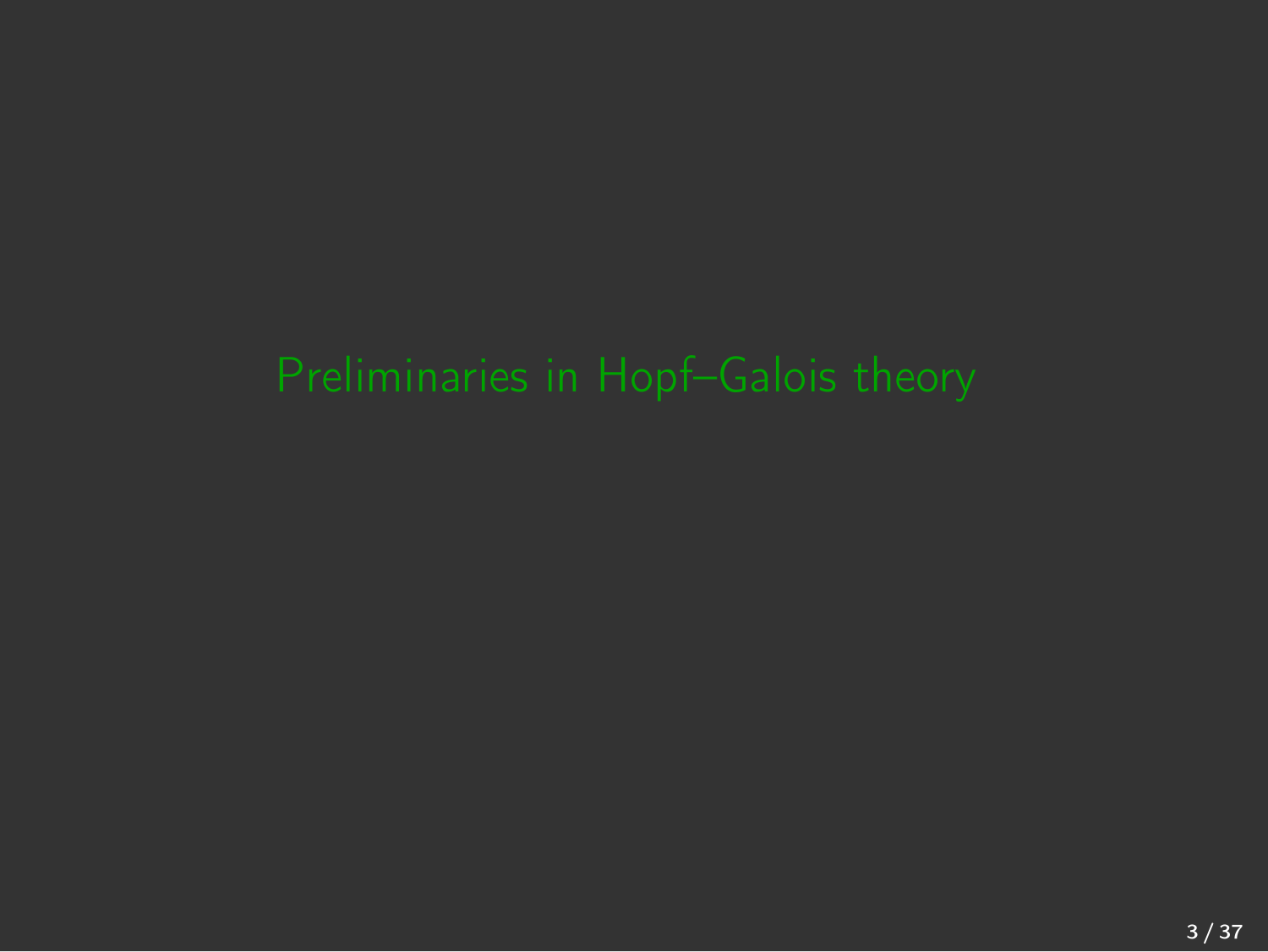Let *L/K* be a finite Galois extension with Galois group *G*.

A *Hopf–Galois structure* on *L/K* consists of a *K*-Hopf algebra *H* together with an action ∗ of *H* on *L* such that

- *• L* is an *H*-module algebra;
- *•* the following *K*-linear map is bijective:

 $L \otimes_K H \to \text{End}_K(L)$ ,  $x \otimes h \mapsto (y \mapsto x(h * y))$ .

The *classical* structure consists of *K*[*G*] with the usual Galois action.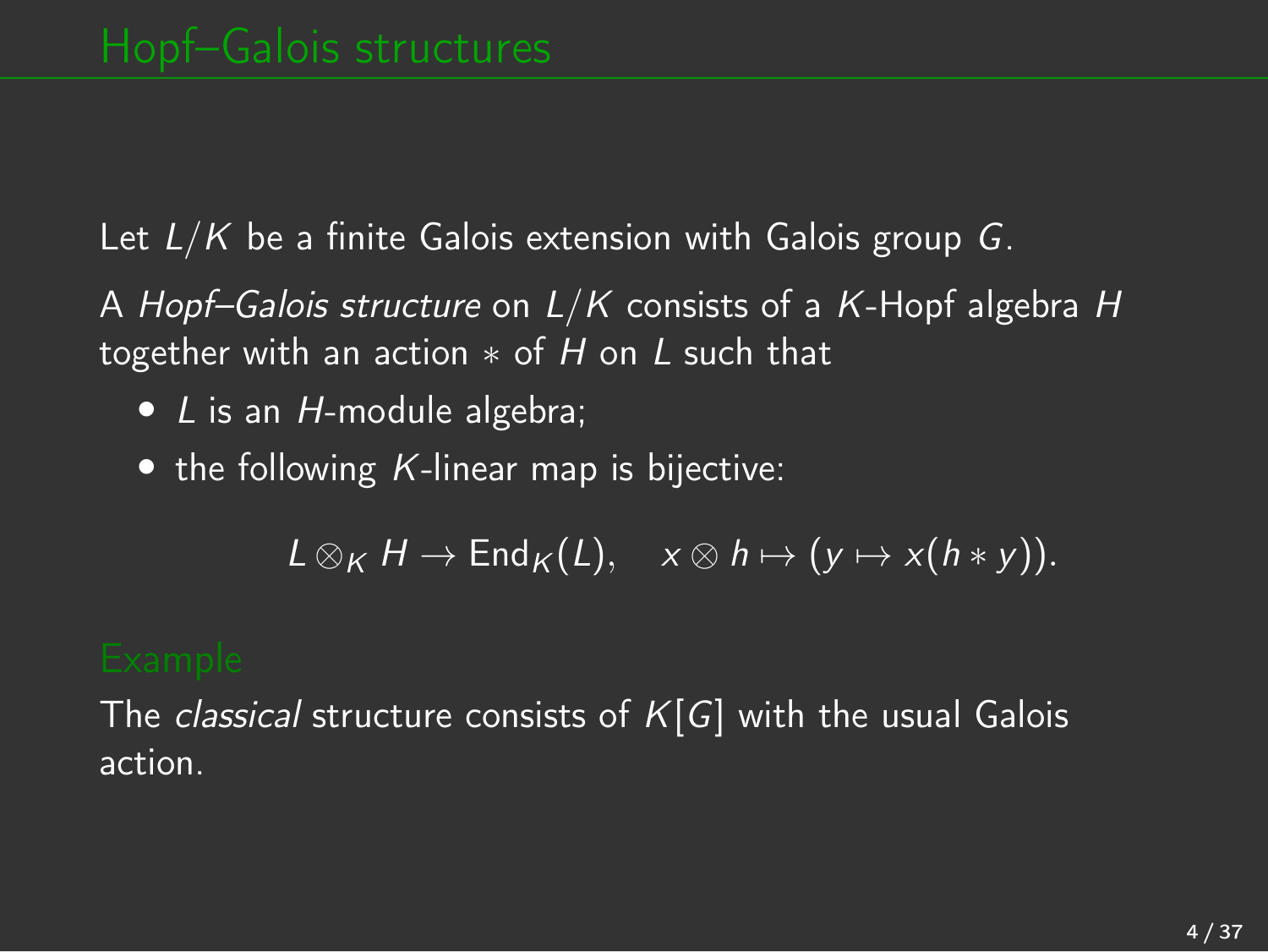Recall that a subgroup *N* of Perm(*G*) is *regular* if  $|N| = |G|$  and *N* acts transitively on *G*.

- $N = \lambda(G)$ , where  $\lambda(g)[h] = gh$ ;
- $N = \rho(G)$ , where  $\rho(g)[h] = hg^{-1}$ .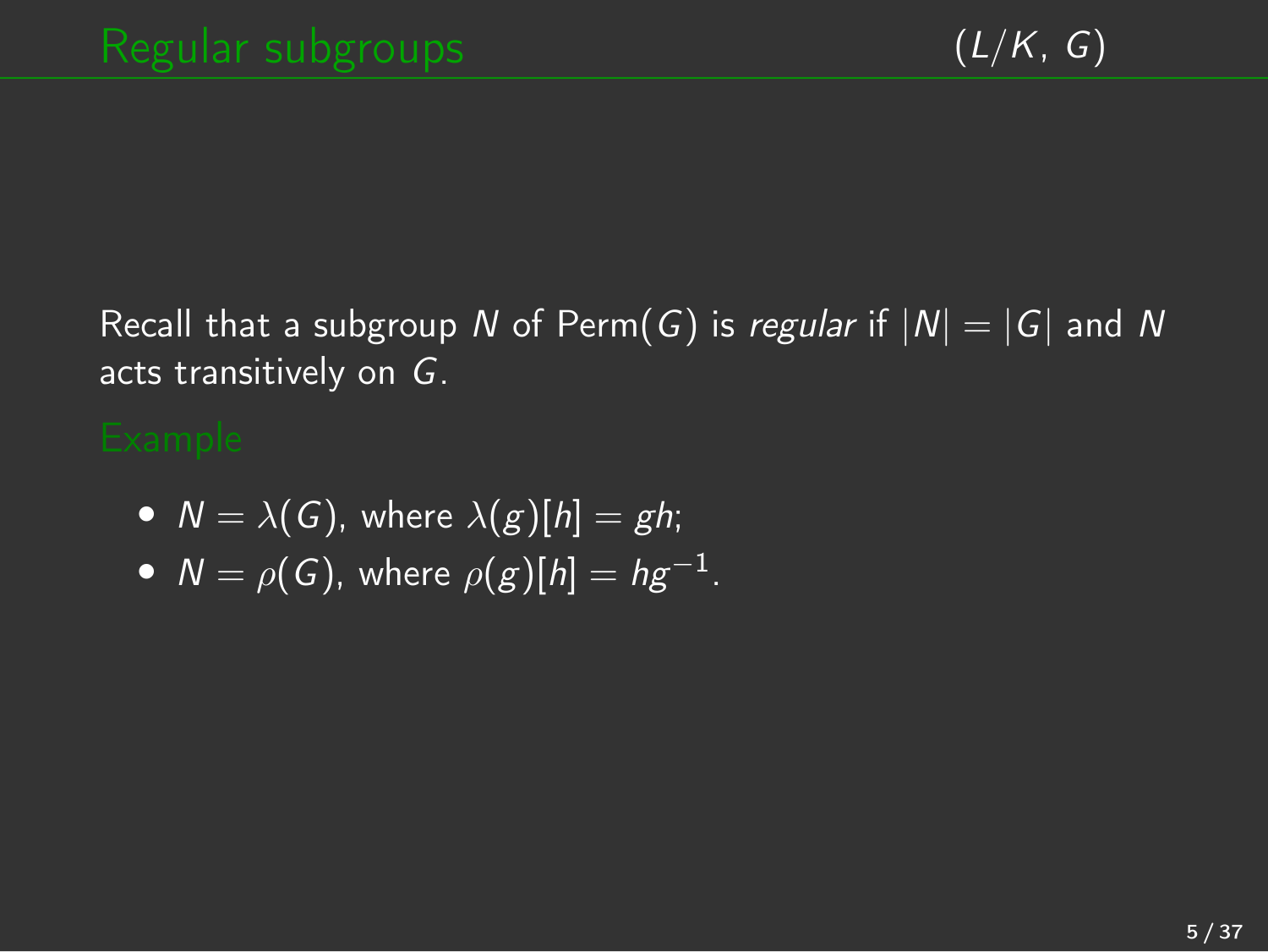*Hopf–Galois structures on L/K correspond bijectively to regular subgroups of* Perm(*G*) *normalised by*  $\lambda$ (*G*)*.* 

Explicitly,  $N \leftrightarrow L[N]^G$ , where *G* acts on *L* via Galois action and on *N* via conjugation by  $\lambda(G)$ . Moreover,  $L[N]^G$  acts on *L* as follows:

$$
\left(\sum_{\eta\in N}a_\eta\eta\right)*x=\sum_{\eta\in N}a_\eta(\eta^{-1}[1])(x).
$$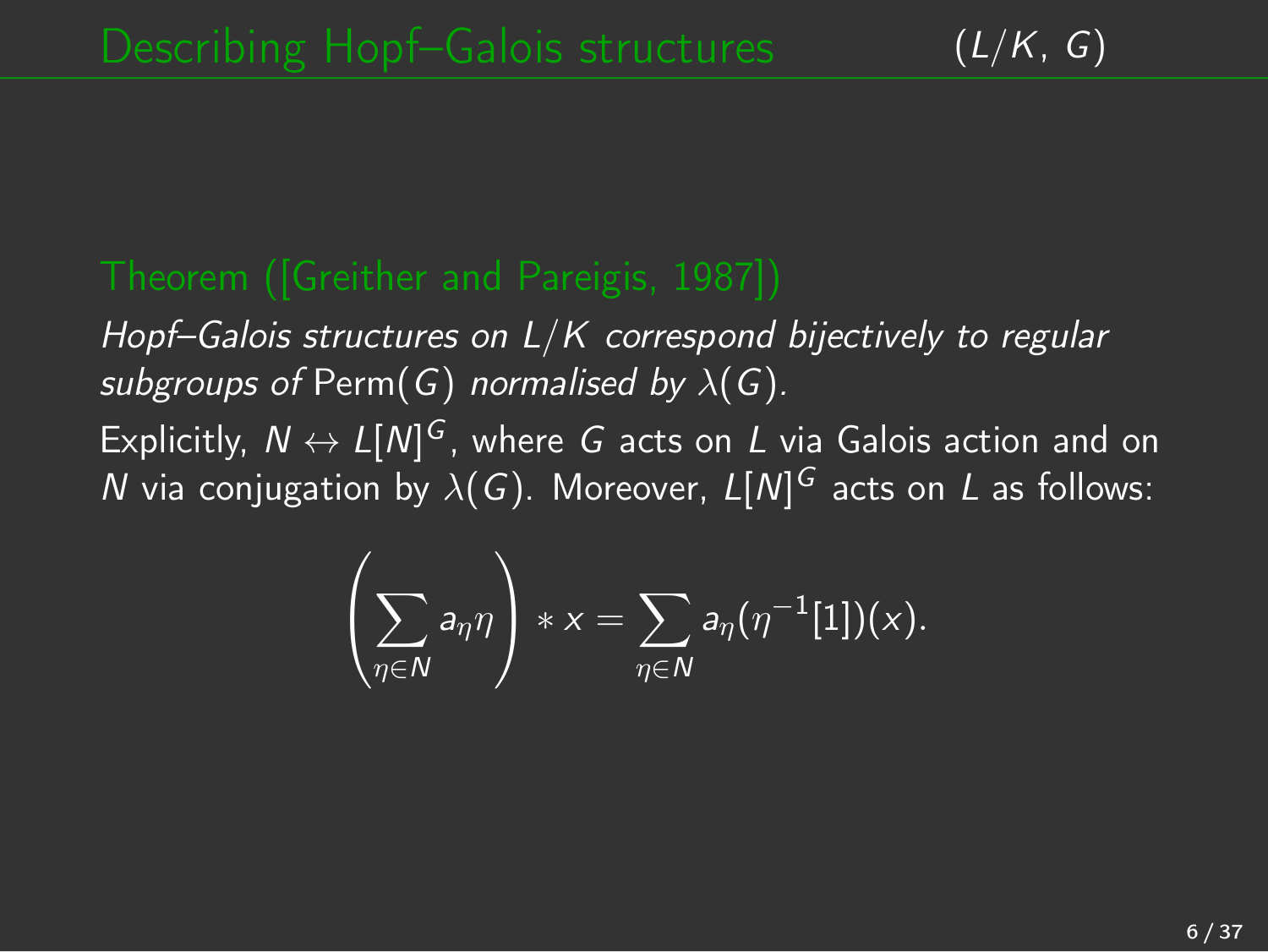- $N = \rho(G)$  yields the classical structure.
- $N = \lambda(G)$  yields the *canonical nonclassical structure*.

The *type* of the structure is the isomorphism class of *N*.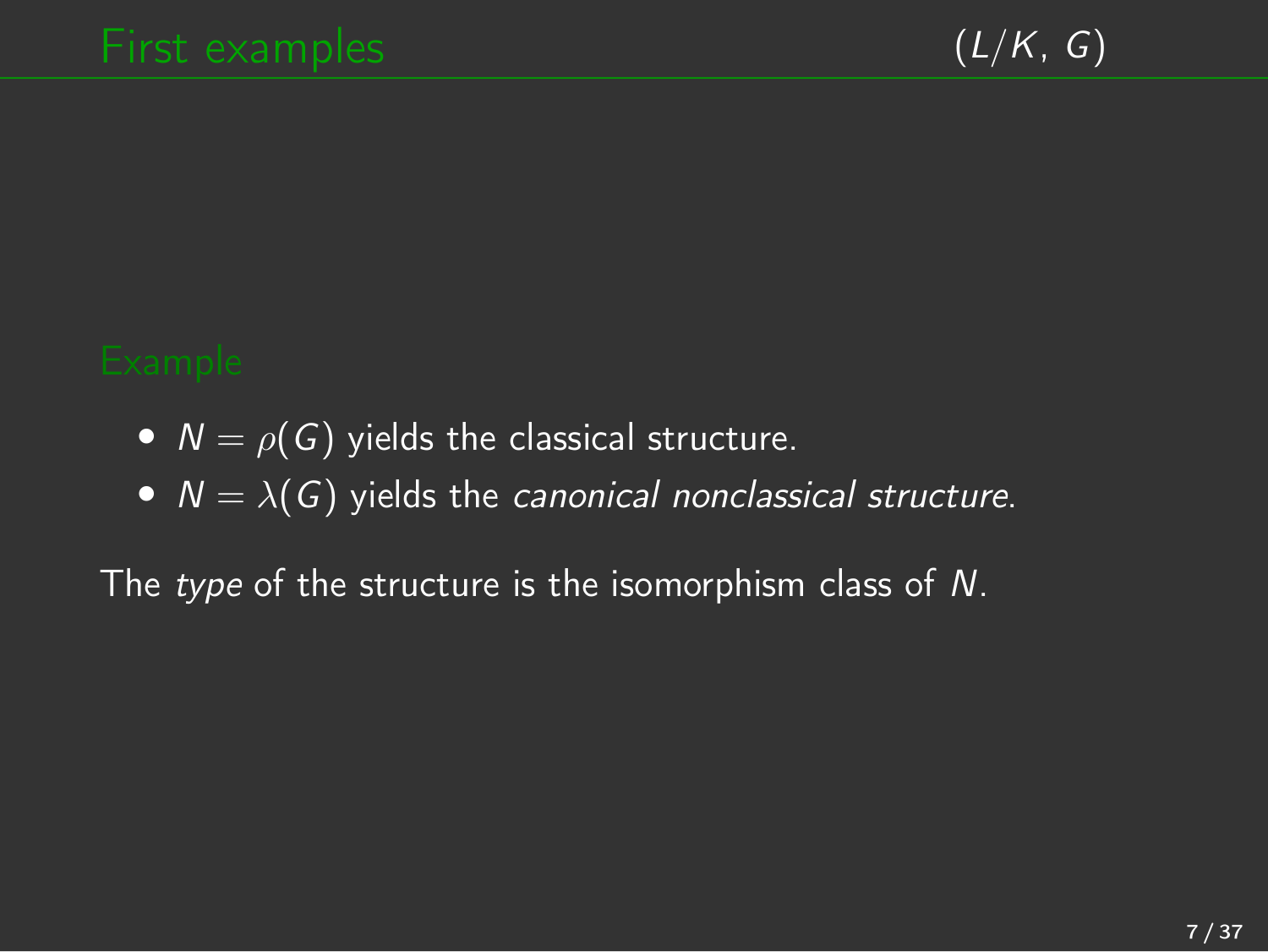Let *H* = *L*[*N*] *<sup>G</sup>* give a Hopf–Galois structure on *L/K*. For all *K*-sub Hopf algebras *H*′ of *H*, we can consider an intermediate field

$$
L^{H'} = \{x \in L \mid h' * x = \varepsilon(h')x \text{ for all } h' \in H'\}.
$$

We obtain in this way the *Hopf–Galois correspondence*, which is injective but not necessarily surjective.

- For  $N = \rho(G)$ , we find the classical Galois correspondence, which is surjective.
- For  $N = \lambda(G)$ , exactly the normal intermediate fields are in the image of the correspondence [Greither and [Pareigis,](#page-34-0) 1987].

*Study when the Hopf–Galois correspondence is surjective.*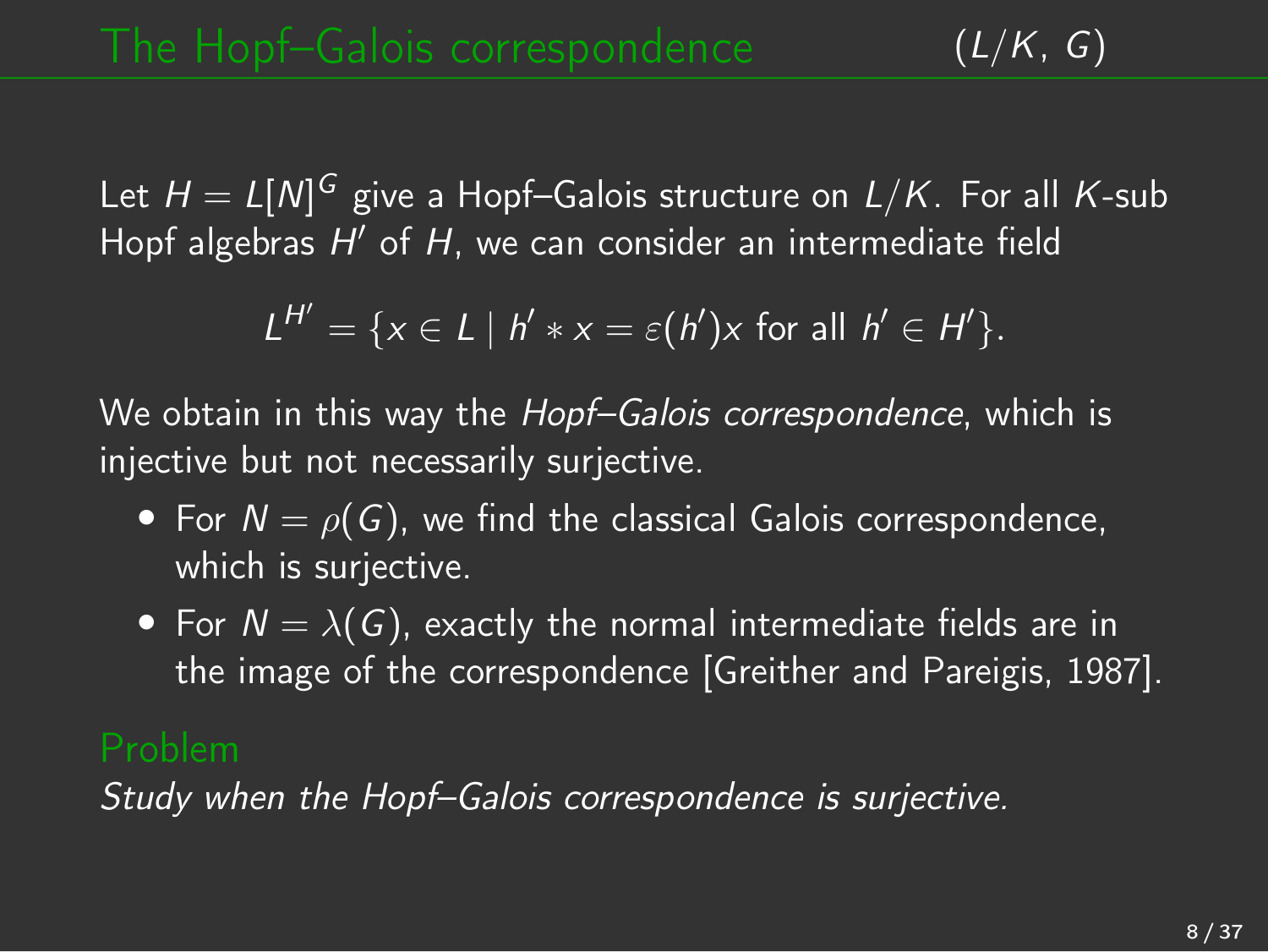## *K-sub Hopf algebras of L*[*N*] *<sup>G</sup> correspond bijectively to subgroups of N normalised by*  $\lambda(G)$ *.* Explicitly,  $N' \leftrightarrow L[N']^G$ .

This provides a correspondence between subgroups of *N* normalised by λ(*G*) and subgroups of *G* [[Koch](#page-35-0) et al., 2019], which is "mysterious" but can be shown "quantitatively" to be surjective in some examples.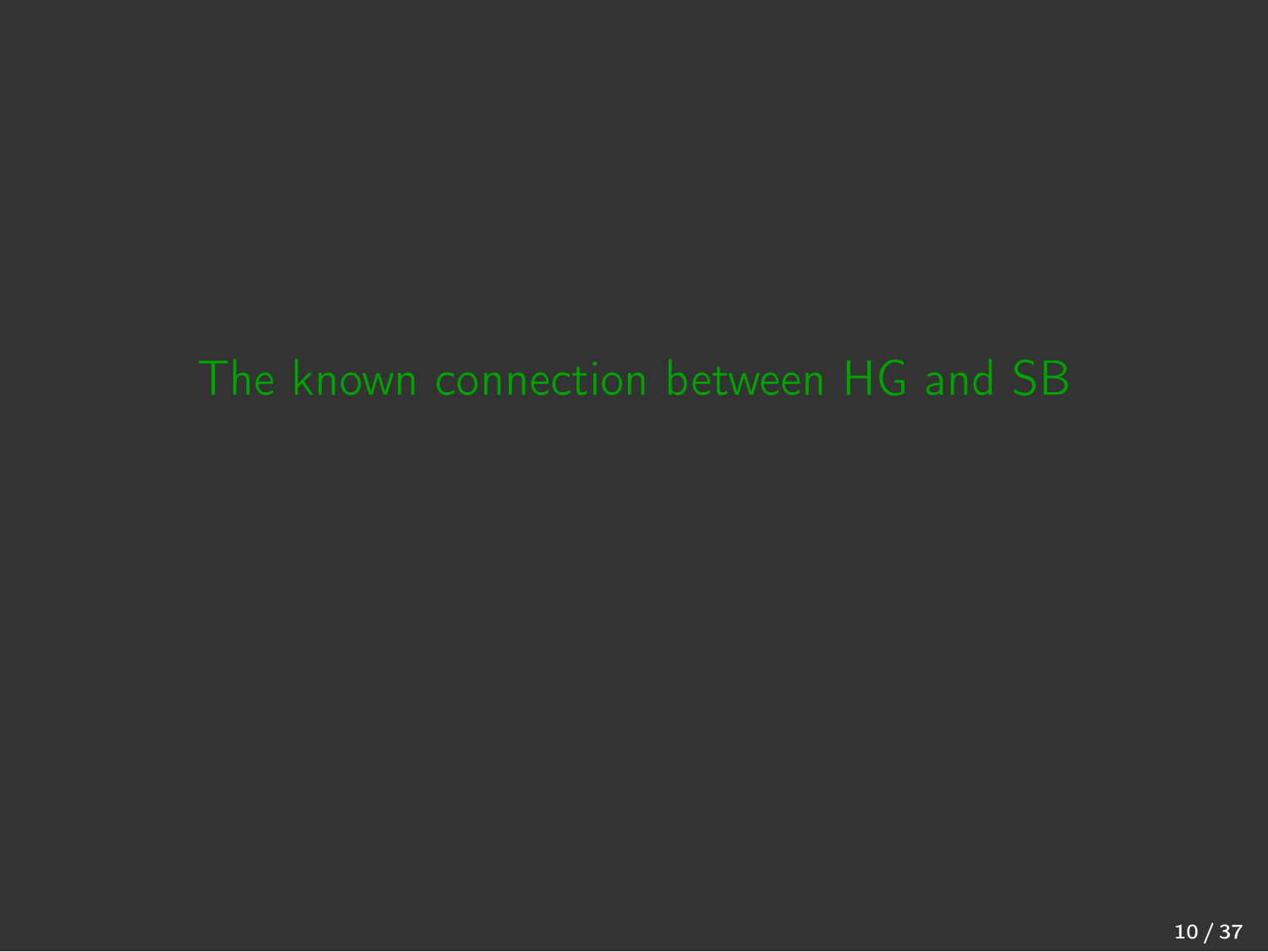A *skew brace*  $(A, +, \star)$  consists of two groups  $(A, +)$  and  $(A, \star)$ related by the following property: for all  $a, b, c \in A$ ,

$$
a\star (b+c)=(a\star b)-a+(a\star c).
$$

Each skew brace is associated with a *gamma function*

$$
\gamma\colon (A,\star)\to \mathsf {Aut}(A,+),\quad \mathsf a\mapsto (\mathsf b\mapsto -\mathsf a+(\mathsf a\star \mathsf b)).
$$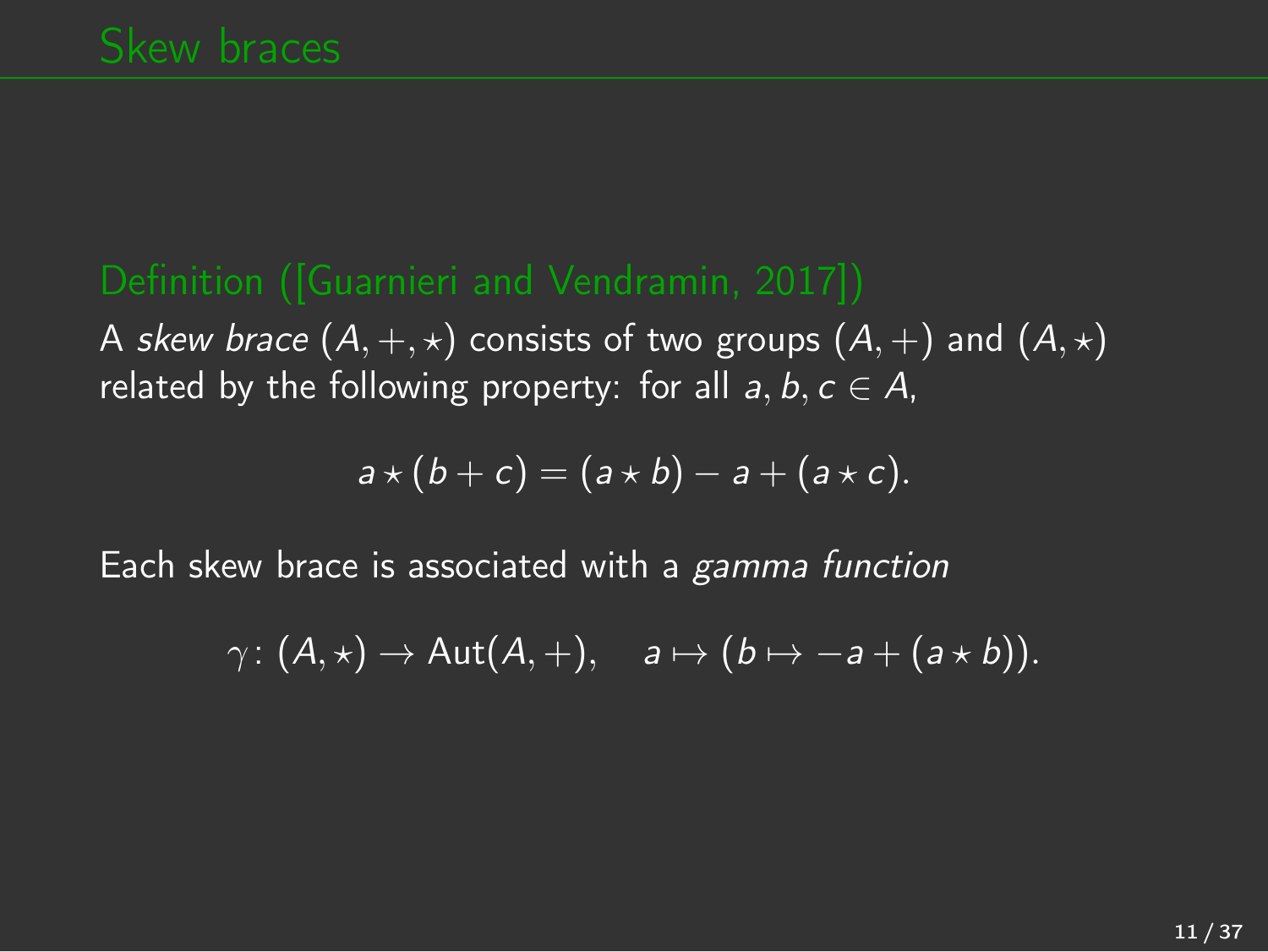- $(A, +, +)$  is the *trivial skew brace.*
- $(A, +^{op}, +)$  *is the almost trivial skew brace.*

More in general, if  $(A, +, \star)$  is a skew brace, then  $(A, +^{\text{op}}, \star)$  is a skew brace [Koch and [Truman,](#page-35-1) 2020], called the *opposite skew brace*.

A *bi-skew brace* is a skew brace  $(A, +, \star)$  such that also  $(A, \star, +)$  is a skew brace.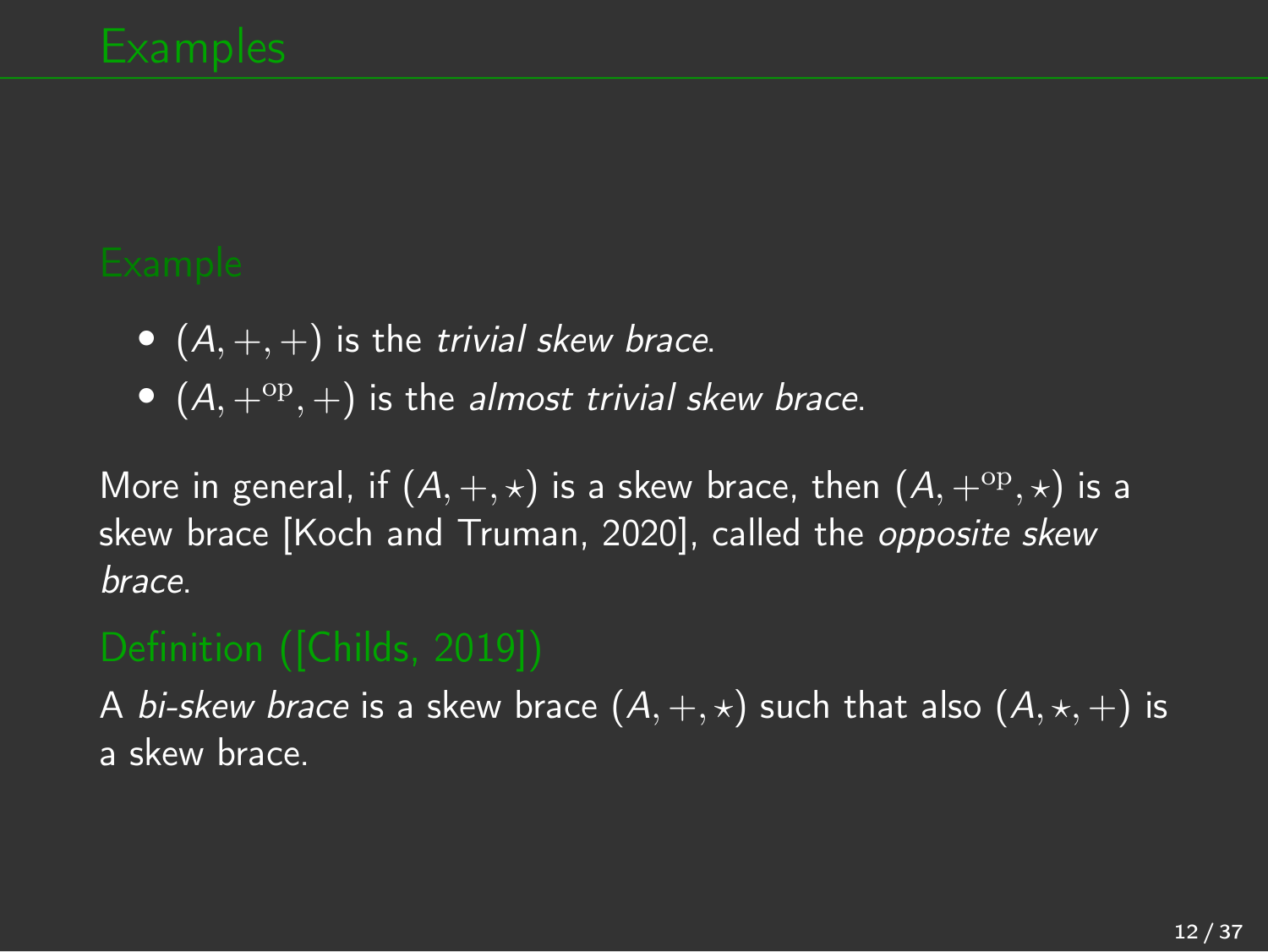Let  $(A, +, \star)$  be a skew brace.

*•* A *left ideal A*′ is a subgroup of *A* with respect to both operations such that for all  $a \in A$  and  $a' \in A'$ ,

$$
\gamma(a)(a')=-a+(a\star a')\in A'.
$$

 $\bullet$  An *ideal* is a left ideal with  $(A', +)$  normal in  $(A, +)$  and  $(A',\star)$  normal in  $(A,\star)$ .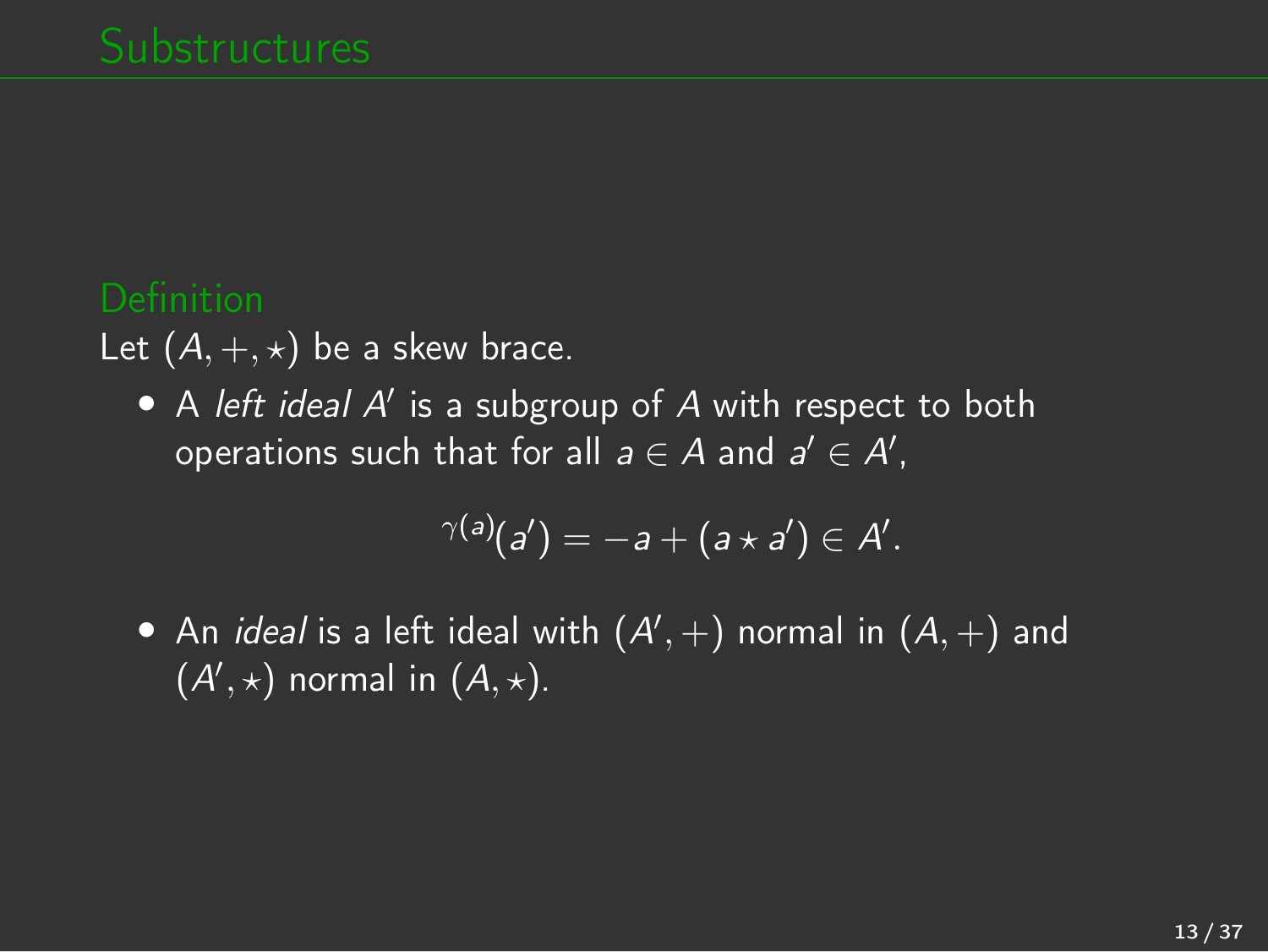Let *L/K* be a finite Galois extension with Galois group (*G, ·*).

- *•* Let *H* = *L*[*N*] *<sup>G</sup>* give a Hopf–Galois structure on *L/K*. Then *N* is a regular subgroup of Perm( $G$ ) normalised by  $\lambda(G)$ . Transport the structure of N to G to find  $(G, \circ)$ . Then  $(G, \circ, \cdot)$  is a skew brace.
- Let  $(A, +, \star)$  be a skew brace with  $(A, \star) \cong (G, \cdot)$ . Use this isomorphism to obtain a skew brace (*G,* ◦*, ·*). Take  $N = \lambda_0(G)$ .

Then *L*[*N*] *<sup>G</sup>* gives a Hopf–Galois structure on *L/K*.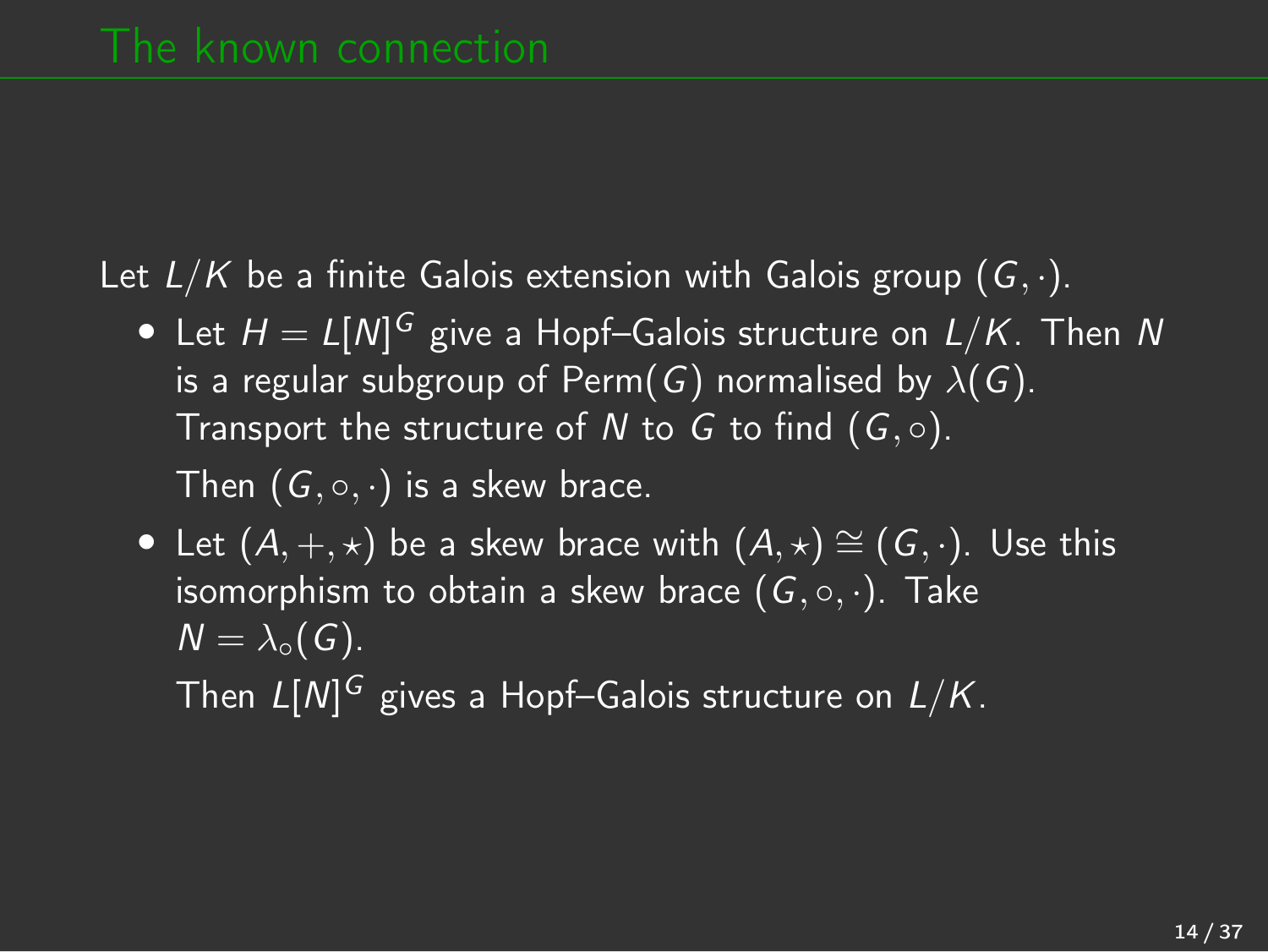- The classical structure given by  $N = \rho(G)$  yields the almost trivial skew brace  $(G, \cdot^{\text{op}}, \cdot)$ .
- The canonical nonclassical structure given by  $N = \lambda(G)$  yields the trivial skew brace  $(G, \cdot, \cdot)$ .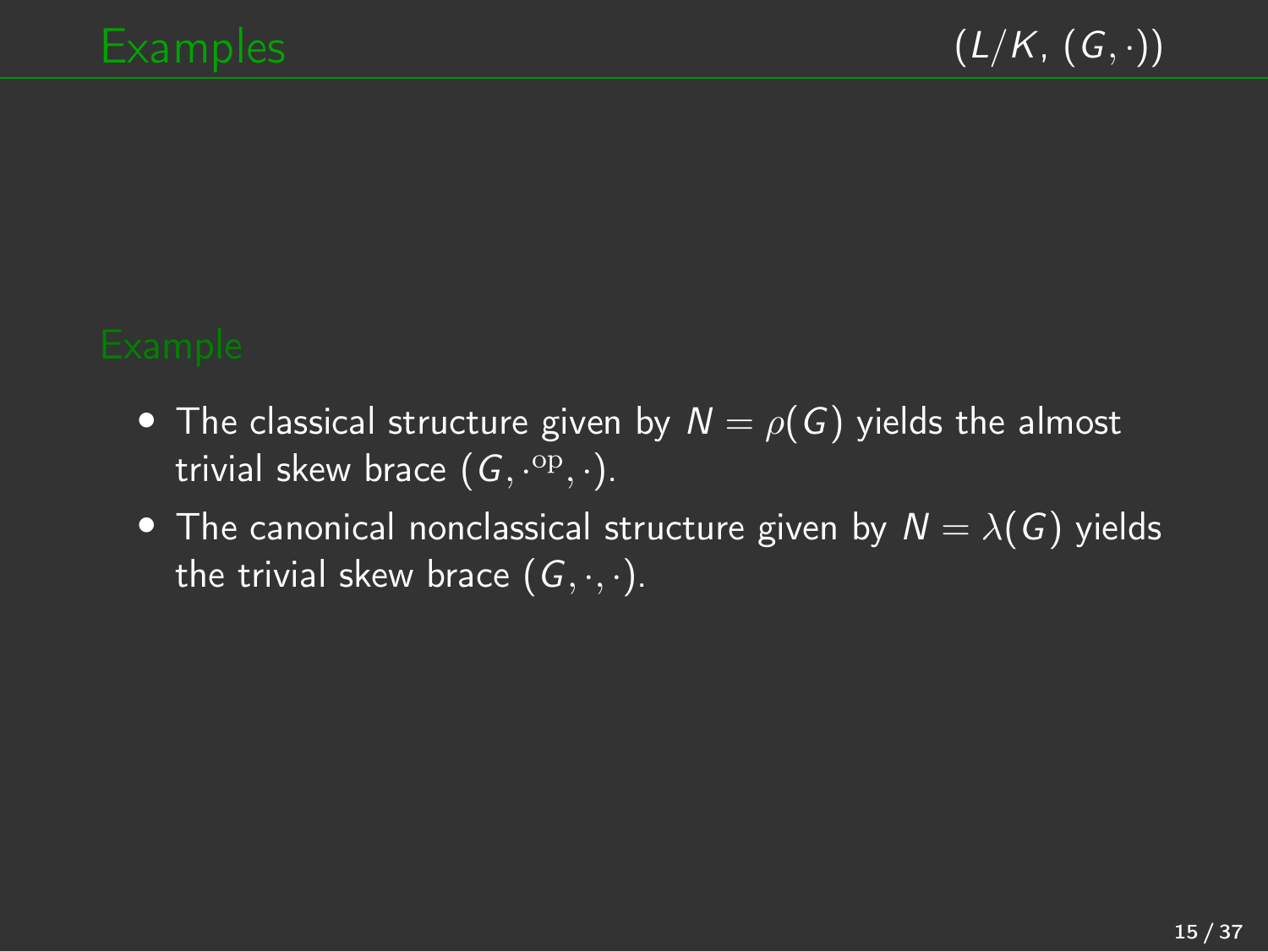$(L/K, (G, \cdot))$ 

Let  $H = L[M]^G$  give a Hopf–Galois structure on  $L/K$ , and let  $(G, \circ, \cdot)$  be the corresponding skew brace.

*Subgroups of N normalised by* λ(*G*) *correspond bijectively to subgroups of* (*G,* ◦) *which are ·-stable.*

Here a subgroup  $G'$  of  $(G, \circ)$  is *·-stable* if for all  $g \in G$  and  $g' \in G'$ ,

 $g \cdot (g' \circ g^{-1}) \in G'.$ 

Suppose that  $(G, \cdot)$  is cyclic of order  $p^n$ , where p is an odd prime. Then *N* is cyclic [\[Kohl,](#page-35-2) 1998] and the Hopf–Galois correspondence is surjective [[Childs,](#page-33-2) 2017].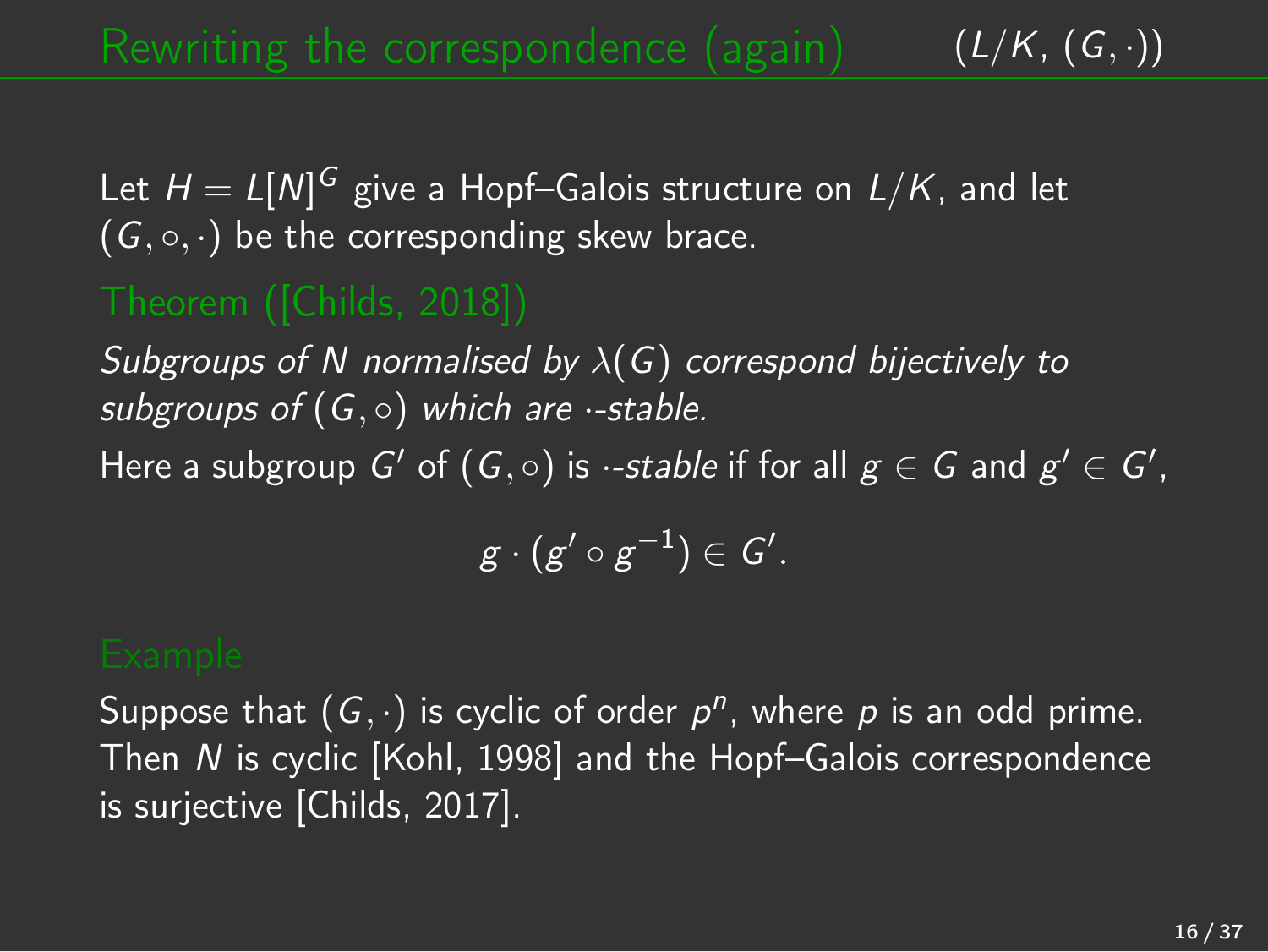$(L/K, H, (G, \circ, \cdot))$ 

*Study the ratio*

$$
GC(L/K, H) = \frac{|\{ \text{fields in the image of the HG correspondence} \}|}{|\{ \text{intermediate fields} \}|}
$$

$$
= \frac{|\{-stable subgroups of (G, \circ)\}|}{|\{subgroups of (G, \cdot)\}|}.
$$

 $\cdot$ -stable *ideals* of  $(G, \circ, \cdot)$  coincide with left ideals of  $(G, \circ^{op}, \cdot)$ *.*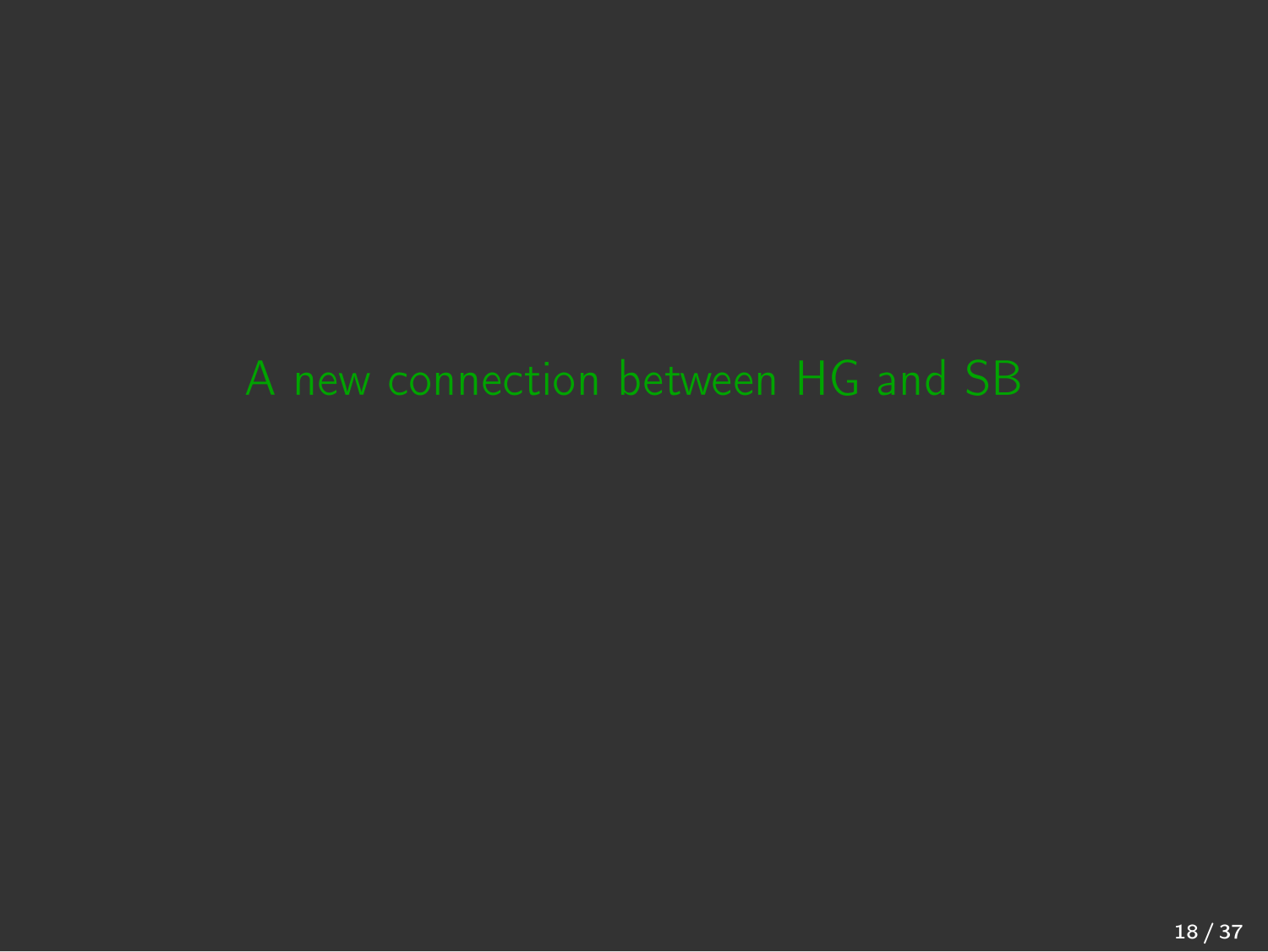- 1. Use the opposite skew brace.
- 2. Make the connection a bijection.
- 3. Forget about the regular subgroup.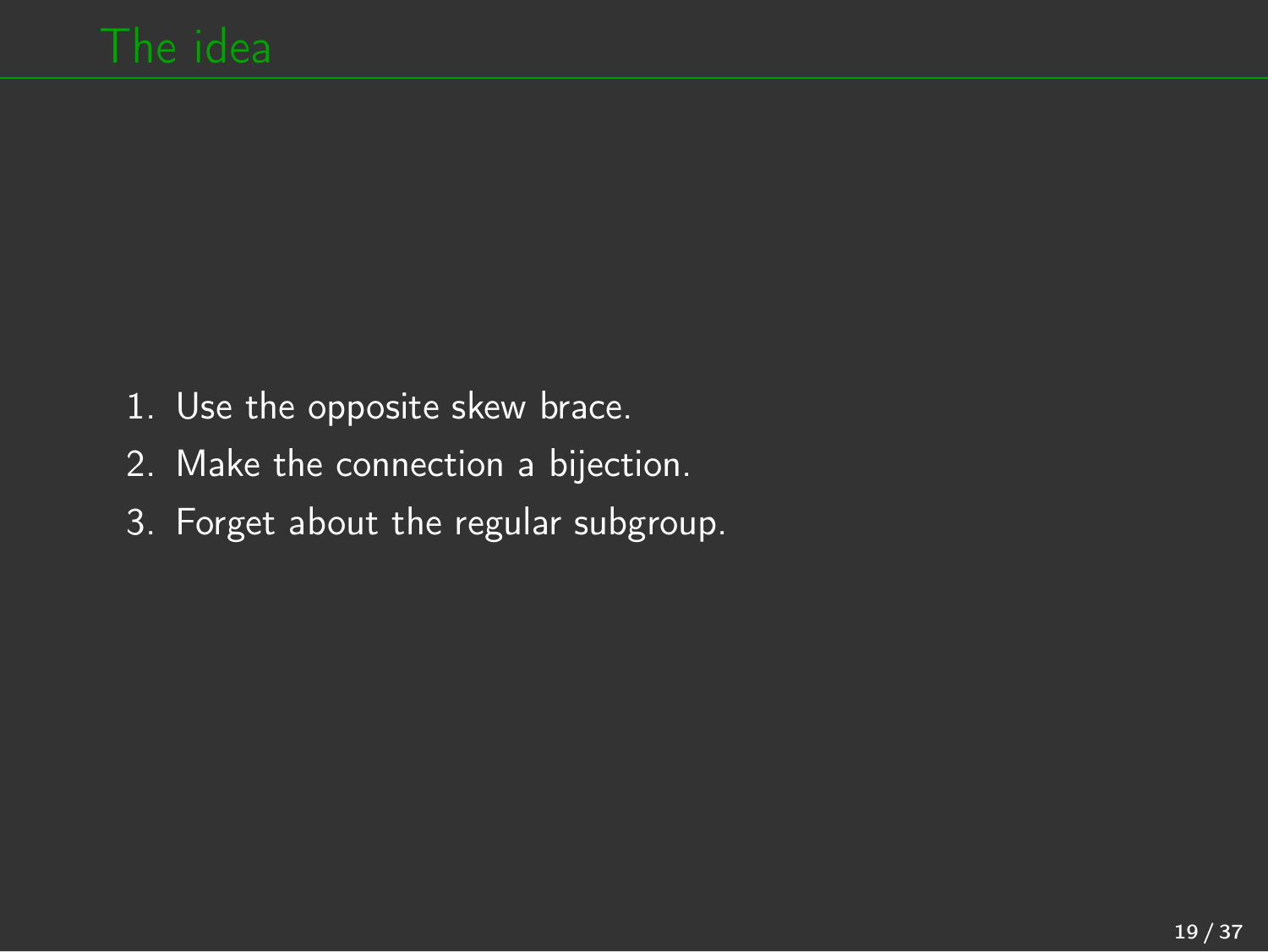Let *L/K* be a finite Galois extension with Galois group (*G, ·*).

*The following data are equivalent:*

- *• a Hopf–Galois structure on L/K;*
- *• an operation such that* (*G,* ◦*, ·*) *is a skew brace.*

Explicitly,  $(G, \circ, \cdot) \leftrightarrow L[G, \circ]^{(G, \cdot)}$ , where  $(G, \cdot)$  acts on *L* via Galois action and on  $(G, \circ)$  via the gamma function  $\gamma$  of  $(G, \circ, \cdot)$ . Moreover, *L*[*G,* ◦] (*G,·*) acts on *L* as follows:

$$
\left(\sum_{\sigma\in G}a_{\sigma}\sigma\right)*x=\sum_{\sigma\in G}a_{\sigma}\sigma(x).
$$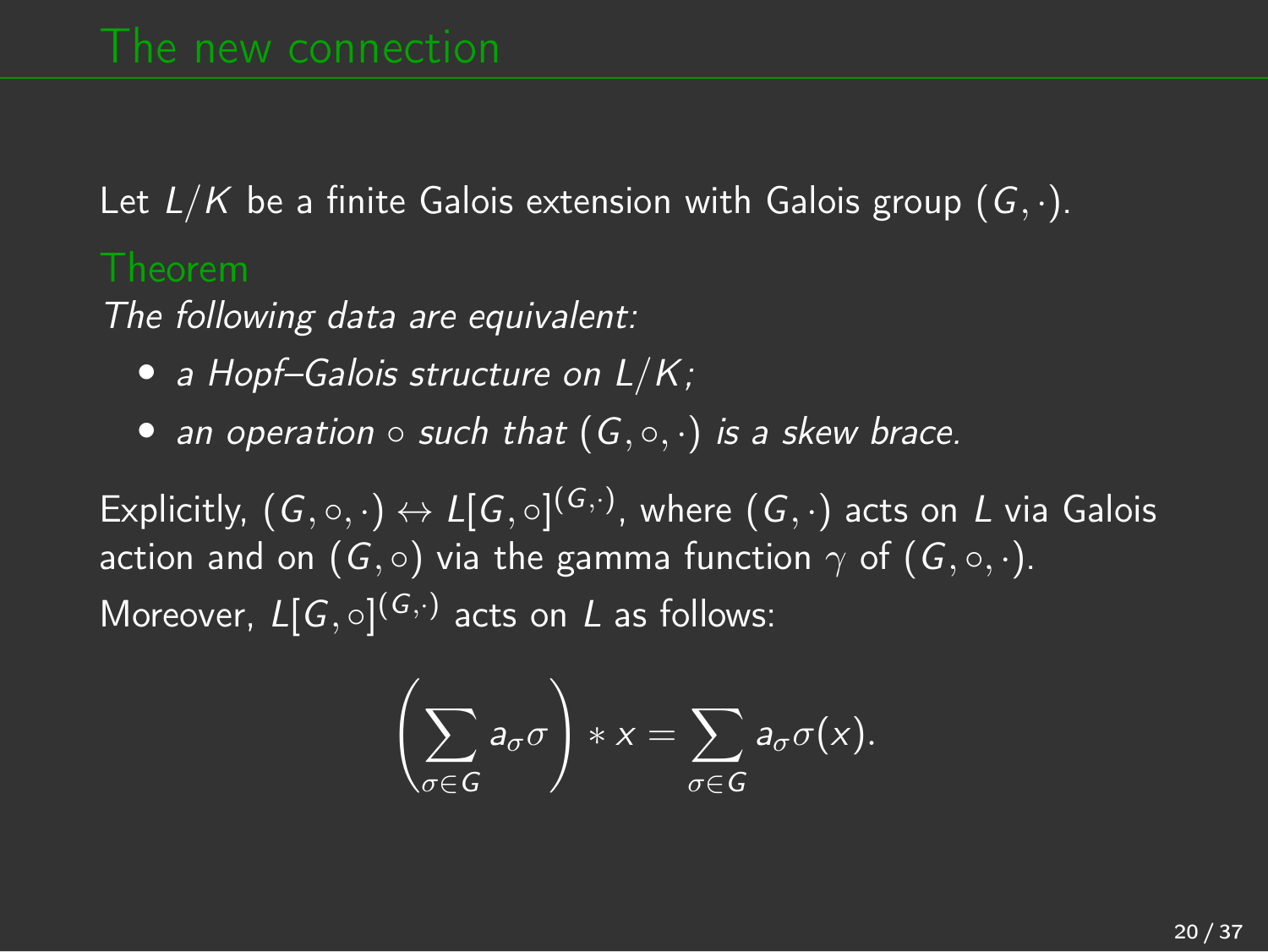- *•* The classical structure is associated with the trivial skew brace.
- *•* The canonical nonclassical structure is associated with the almost trivial skew brace.

The *type* of the structure is the isomorphism class of  $(G, \circ)$ .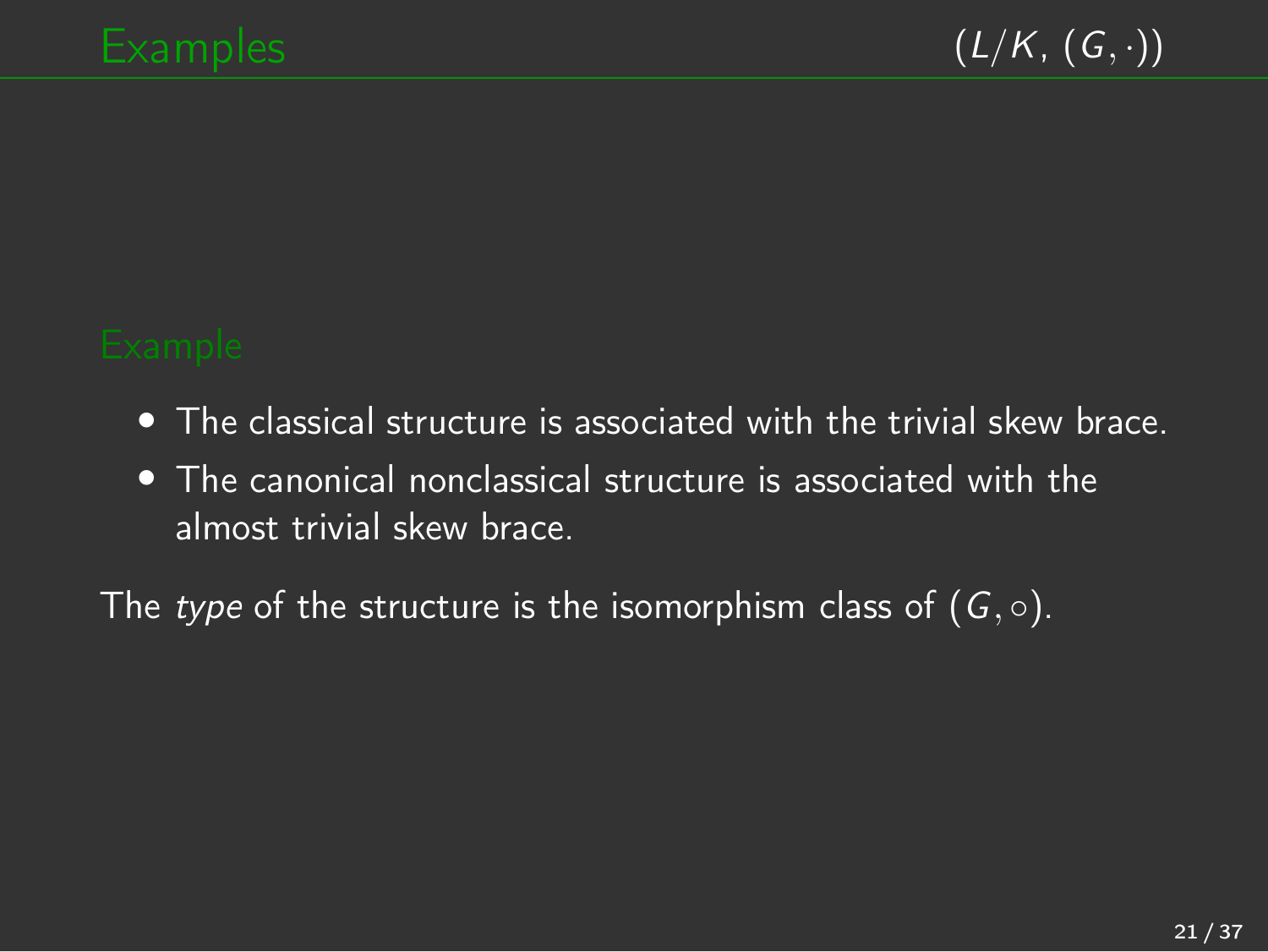Consider the Hopf–Galois structure associated with a skew brace  $(G, \circ, \cdot).$ 

*Left ideals of* (*G,* ◦*, ·*) *correspond bijectively to K-sub Hopf algebras of*  $L[G, \circ]^{(G, \cdot)}$ . Explicitly,  $(G', \circ, \cdot) \leftrightarrow L[G', \circ]^{(G, \cdot)}$ .

*Let* (*G*′ *,* ◦*, ·*) *be a left ideal of* (*G,* ◦*, ·*)*, and consider*  $H' = L[G', \circ]^{(G, \cdot)}$ . Then

$$
L^{G'}=L^{H'}.
$$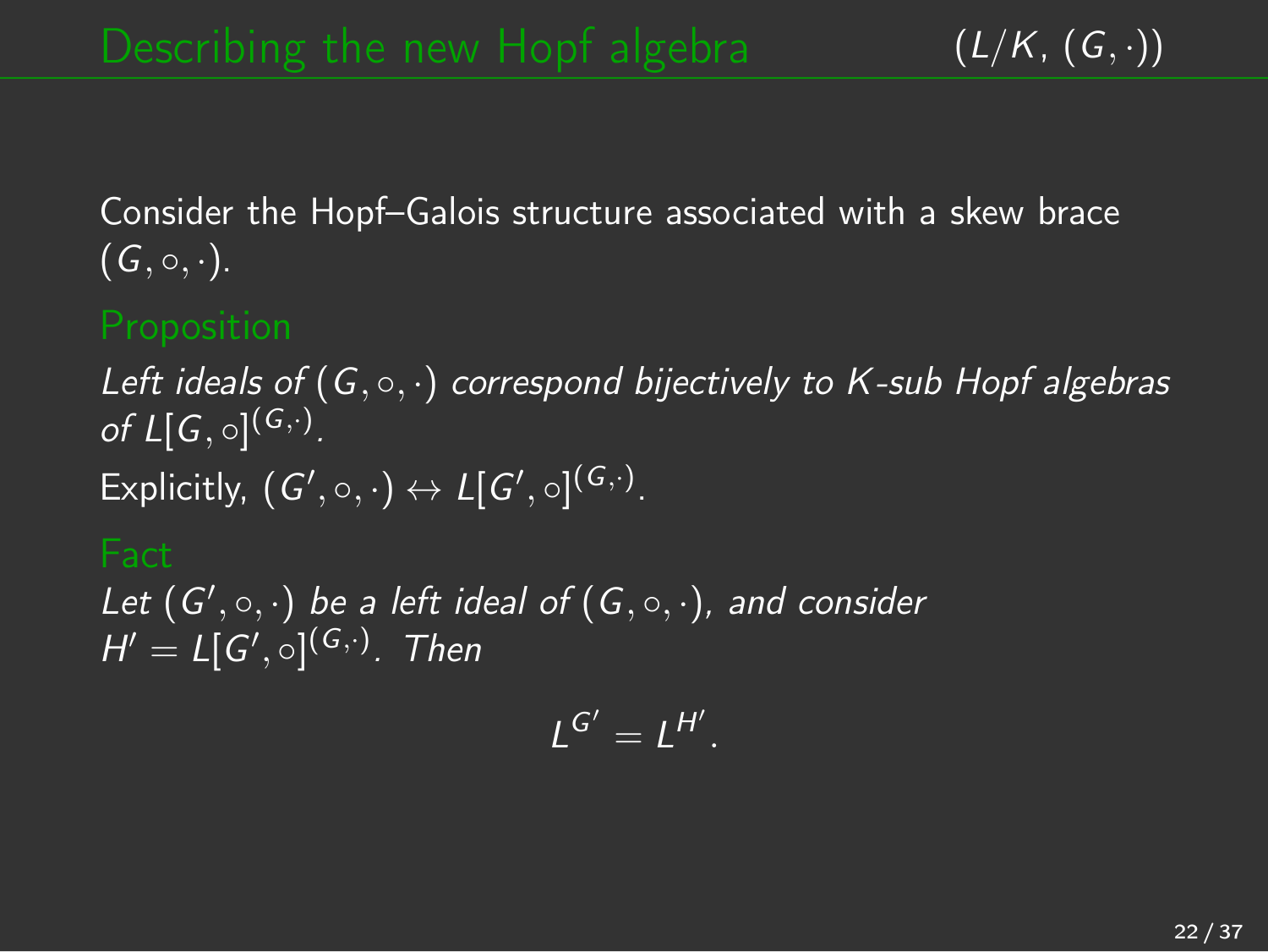$(L/K, (G, \circ, \cdot))$ 

Let  $(G', \circ, \cdot)$  be an ideal of  $(G, \circ, \cdot)$ , and take  $F = L^{G'}$ . We find a short exact sequence of *K*-Hopf algebras

$$
K \to L[G',\circ]^{(G,\cdot)} \to L[G,\circ]^{(G,\cdot)} \to L[G/G',\circ]^{(G,\cdot)} \to K.
$$

*• L/F* is Galois with Galois group (*G*′ *, ·*), the skew brace (*G*′ *,* ◦*, ·*) gives a Hopf–Galois structure on *L/F*, and

$$
L[G',\circ]^{(G',\cdot)}=F\otimes_K L[G',\circ]^{(G,\cdot)}.
$$

• *F/K* is Galois with Galois group  $(G/G', \cdot)$ ,  $(G/G', \circ, \cdot)$  gives a Hopf–Galois structure on *F/K*, and

$$
L[G/G',\circ]^{(G/G',\cdot)}=L[G/G',\circ]^{(G,\cdot)}.
$$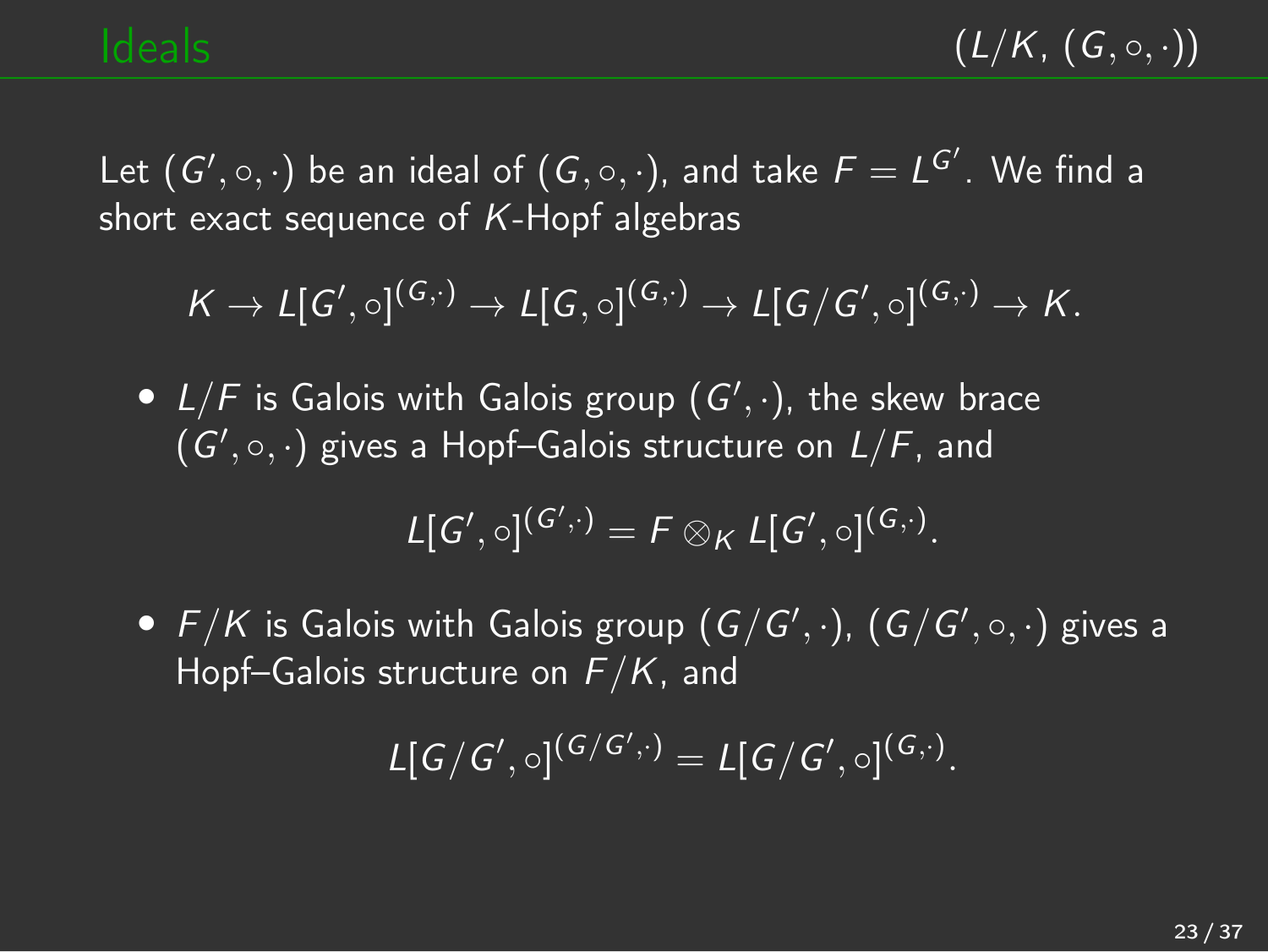We can translate in setting of Hopf–Galois theory

- strong left ideals;
- direct product of skew braces;
- *•* semidirect product of skew braces;
- *•* short exact sequence of skew braces;
- right nilpotency of skew braces.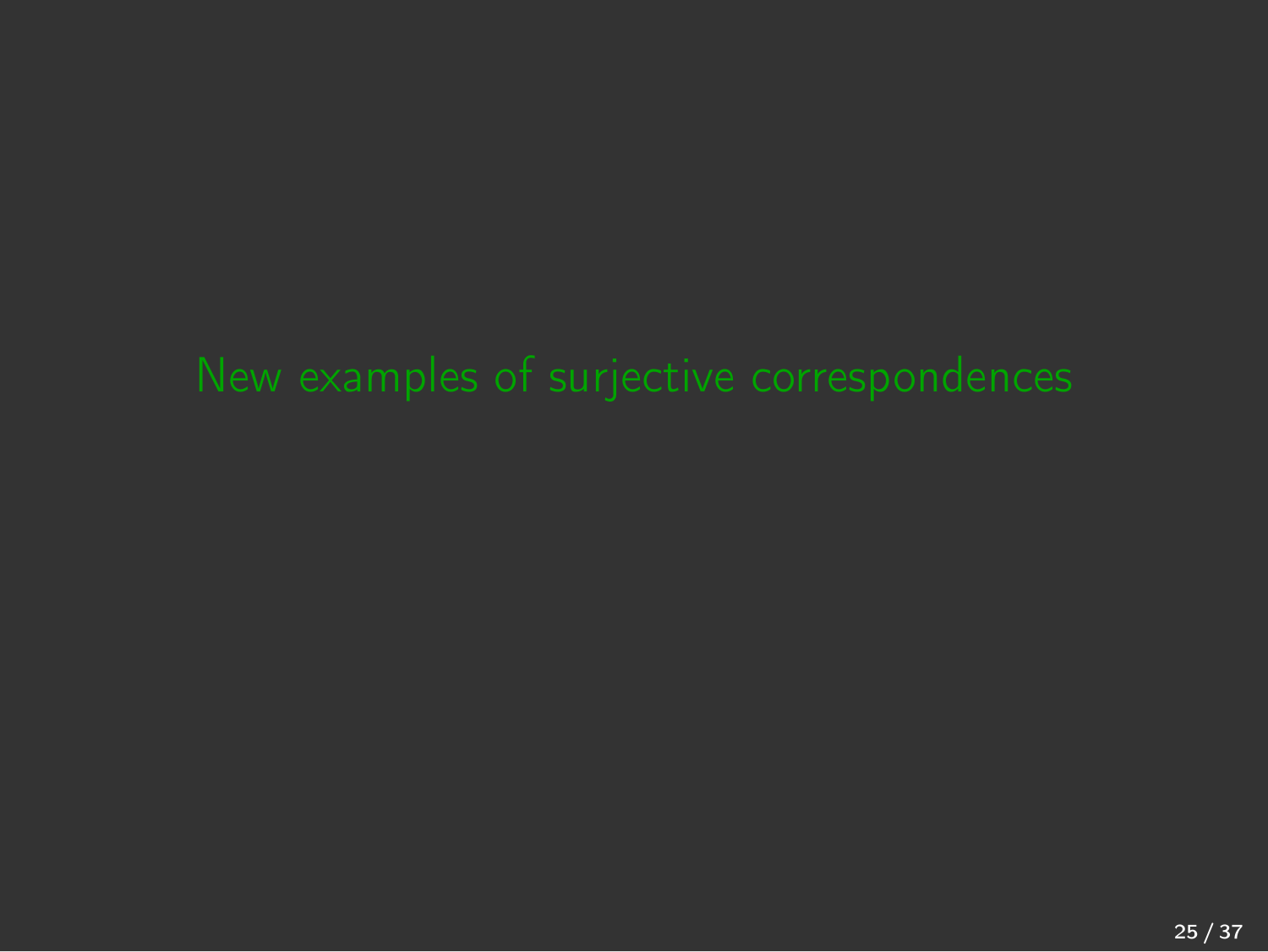Let *L/K* be a finite Galois extension with Galois group (*G, ·*).

*Consider the Hopf–Galois structure associated with a skew brace*  $(G, \circ, \cdot).$ 

- *• The Hopf–Galois correspondence is surjective if and only if every subgroup of*  $(G, \cdot)$  *is a left ideal of*  $(G, \circ, \cdot)$ *.*
- *• An* intermediate field  $K \le L^{G'} \le L$ , for *G*<sup>′</sup> subgroup of  $(G, \cdot)$ *, is in the image of the Hopf–Galois correspondence if and only if*  $G'$  *is* a *left ideal of*  $(G, \circ, \cdot)$ *.*

Finally,

$$
GC(L/K, L[G, \circ]^{(G, \cdot)}) = \frac{|\{\text{left ideals of } (G, \circ, \cdot)\}|}{|\{\text{subgroups of } (G, \cdot)\}|}.
$$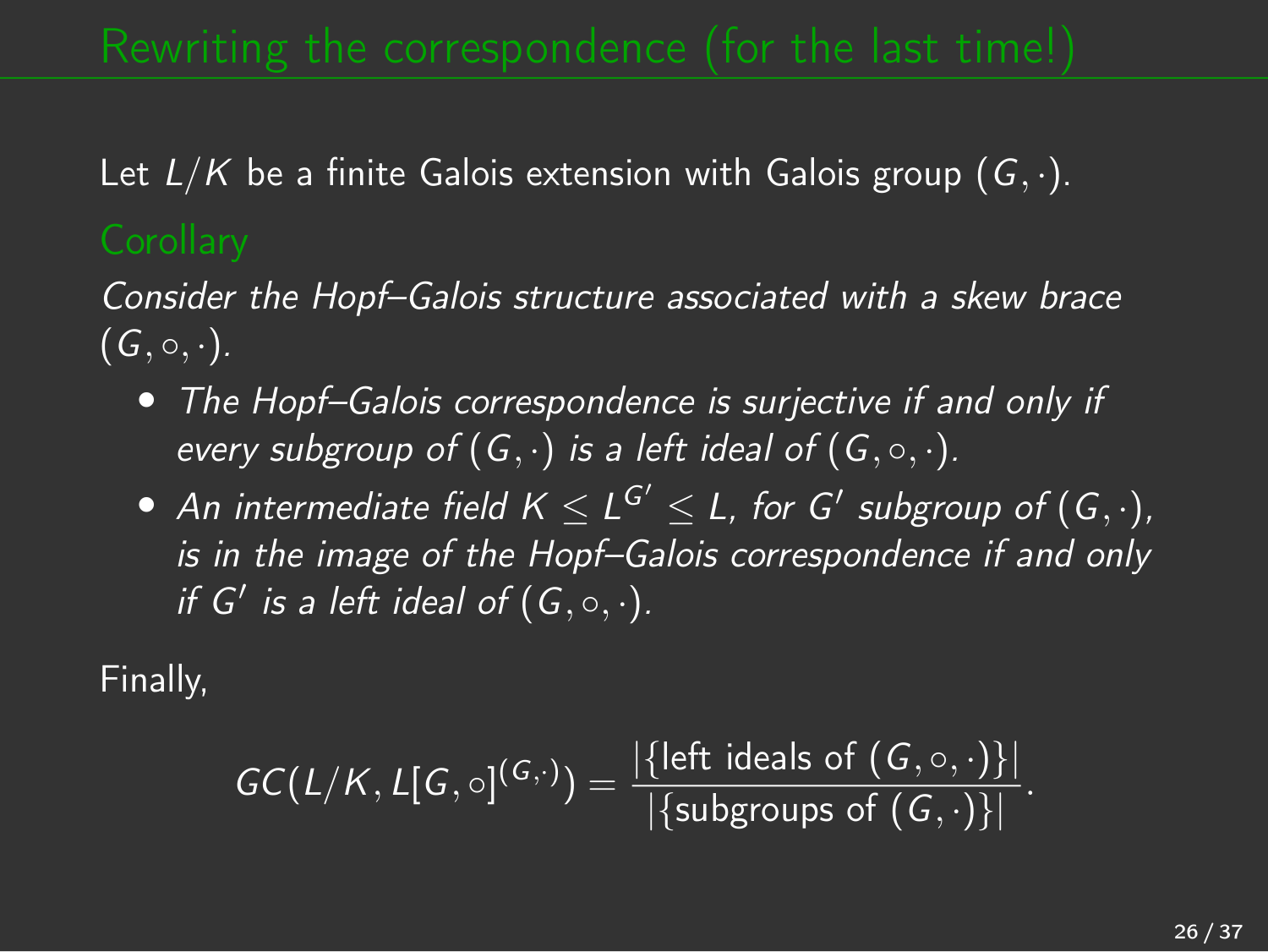Let *L/K* be a finite Galois extension with Galois group (*G, ·*), and consider a Hopf–Galois structure such that the corresponding skew brace  $(G, \circ, \cdot)$  is a bi-skew brace with gamma function  $\gamma$ .

*For all*  $g \in G$ *,*  $\gamma(g) \in \text{Aut}(G, \cdot)$ *.*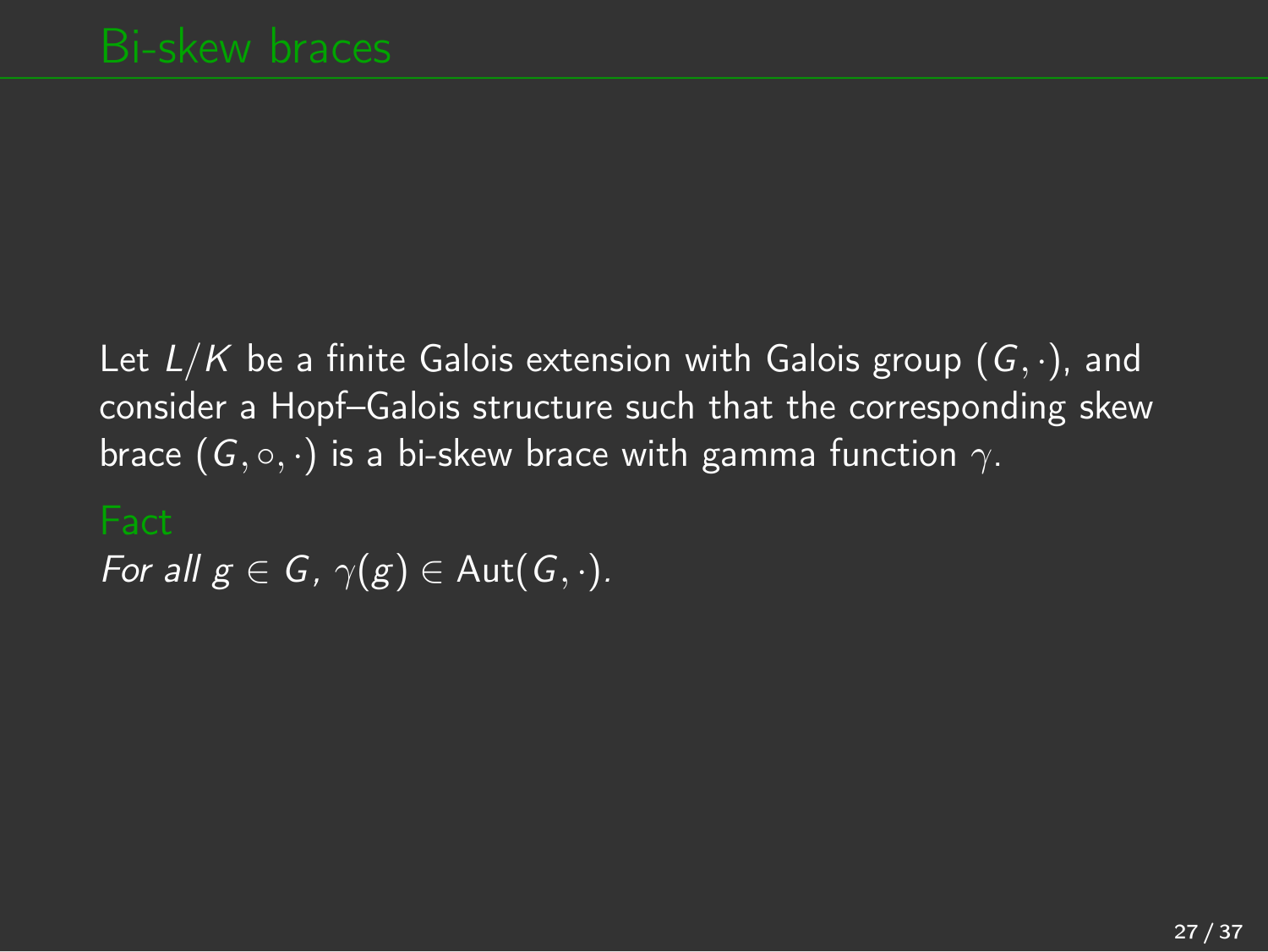*All* the intermediate fields  $F = L^{G'}$  with  $G'$  characteristic in  $(G, \cdot)$ *are in the image of the Hopf–Galois correspondence.*

*Suppose that* (*G, ·*) *is cyclic. Then the Hopf–Galois correspondence is surjective.*

Suppose that (*G, ·*) is cyclic of order 8. By [[Rump,](#page-36-0) 2007] and easy considerations, there exists a bi-skew brace (*G,* ◦*, ·*) with  $(G, \circ) \cong Q_8$ . In particular, the Hopf–Galois correspondence in the associated Hopf–Galois structure is surjective.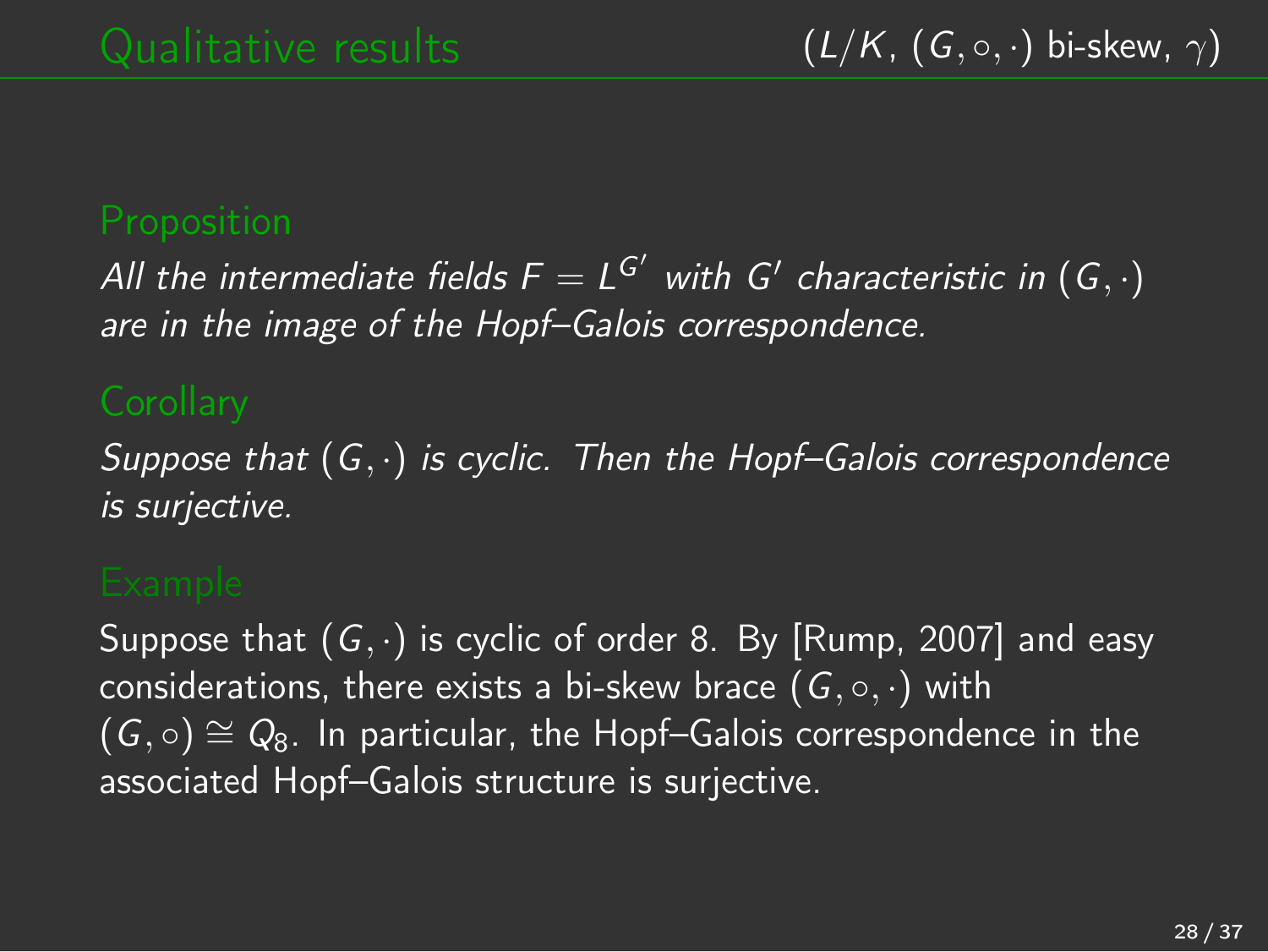Suppose that  $\gamma: G \to \text{Inn}(G, \cdot)$  is surjective.

*The image of the Hopf–Galois correspondence consists precisely of the normal intermediate fields.*

Write ι(*g*) for the conjugation by *g*.

- **•** The gamma function of  $(G, \cdot^{\text{op}}, \cdot)$  is  $\gamma(g) = \iota(g)$ .
- *•* Suppose that (*G, ·*) has nilpotency class two, and take

$$
g\circ h=g\cdot h\cdot [g,h].
$$

By [\[Caranti](#page-33-3) and LS, 2022],  $(G, \circ, \cdot)$  is a bi-skew brace with gamma function  $\gamma(g) = \iota(g^{-1})$ .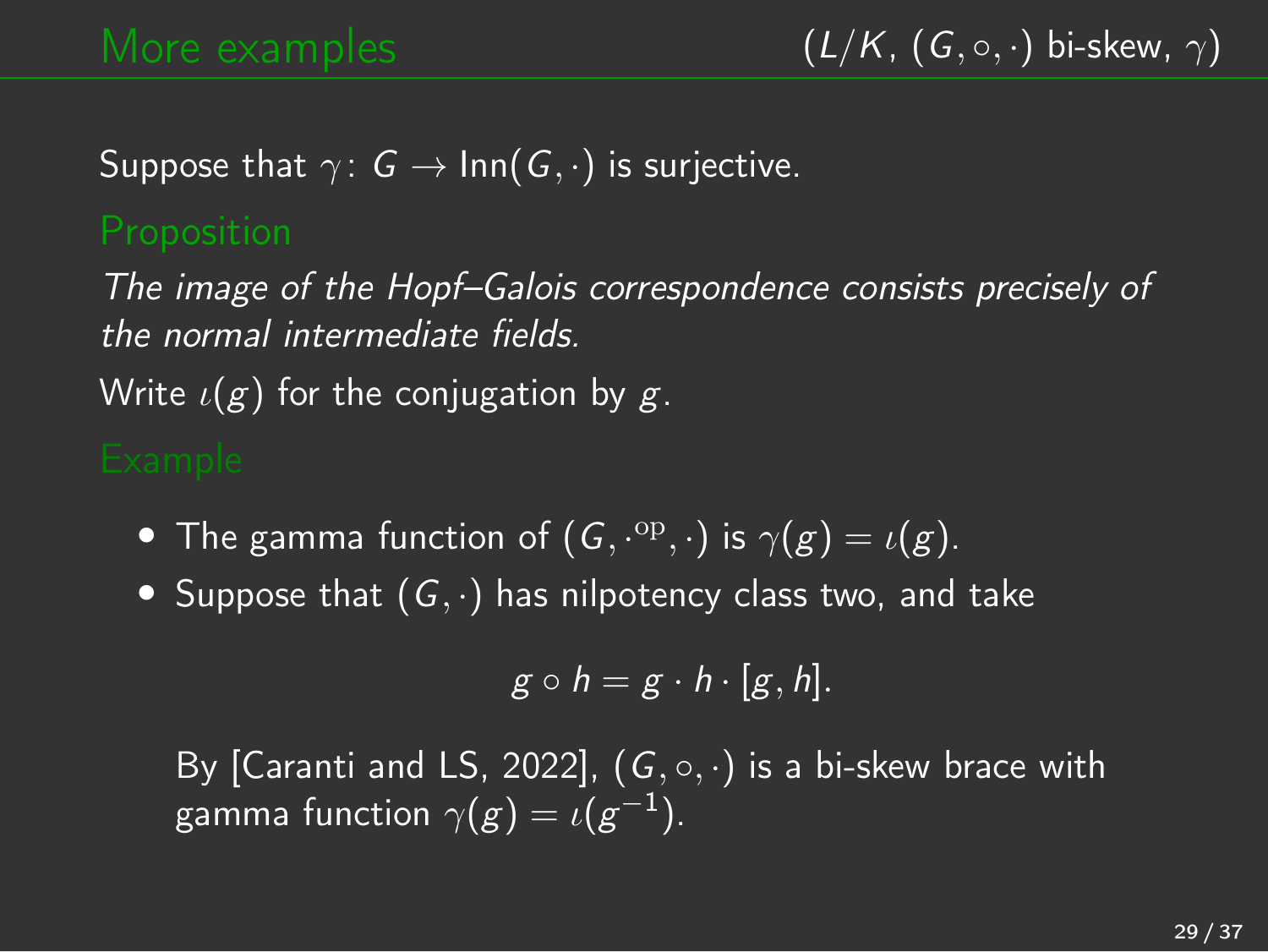${\sf Recall\ that\ }\psi\in{\sf Aut}(G,\cdot)$  is a *power automorphism* if  $\psi(G')\leq G'$ for all subgroups  $G'$  of  $(G, \cdot)$ .

*The Hopf–Galois correspondence is surjective if and only if for all*  $g \in G$ ,  $\gamma(g) \in \text{Aut}(G, \cdot)$  *is a power automorphism.* 

Recall that the *norm N*(*G*) of (*G, ·*) is the intersection of the normalisers of the subgroups of (*G, ·*).

 $\iota(g)$  *is* a *power* automorphism *if* and only *if*  $g \in N(G)$ *.*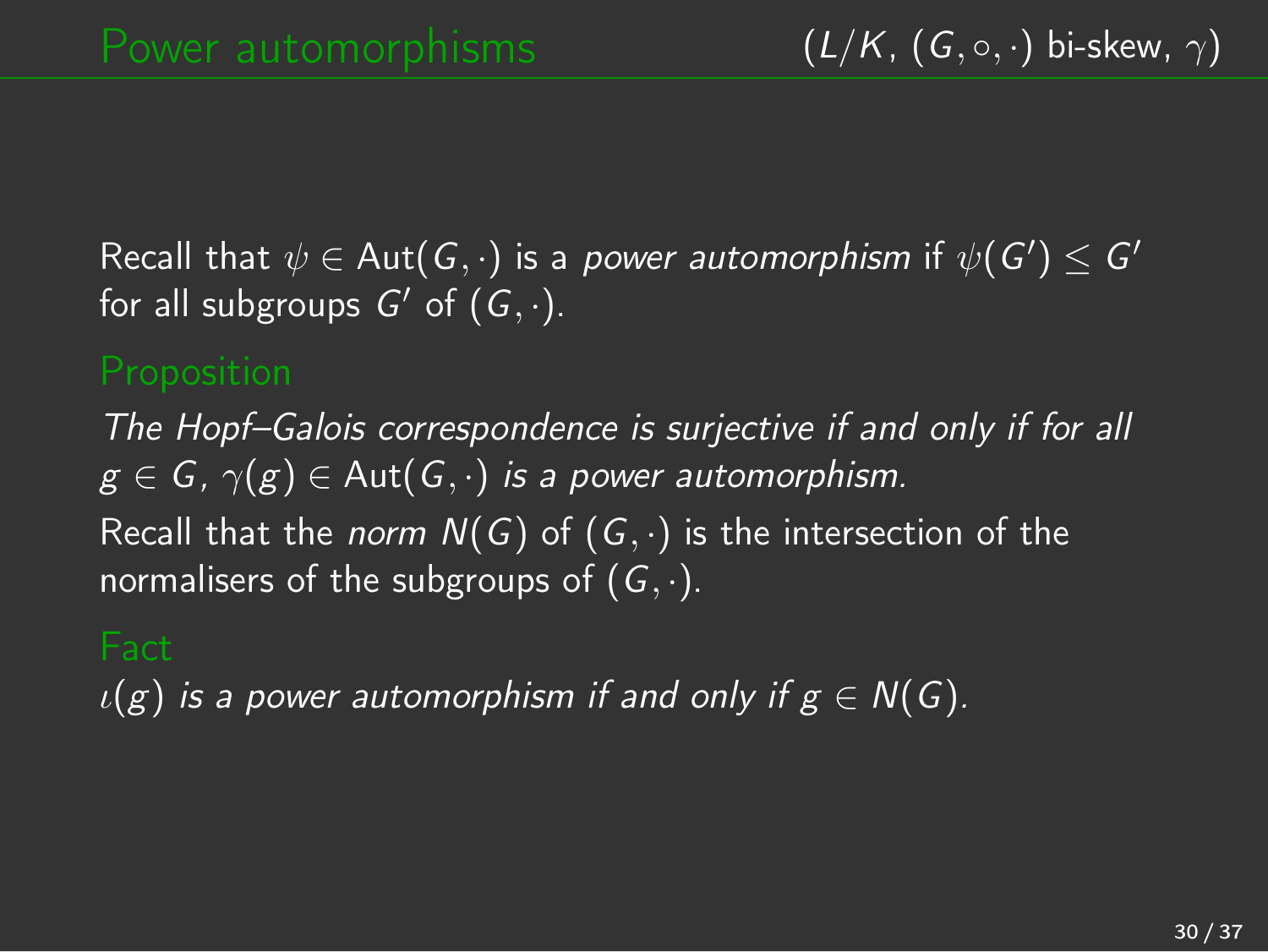# Let *L/K* be a finite Galois extension with Galois group (*G, ·*).

 $N(G)$  *is contained in the second center*  $Z_2(G)$  *of*  $(G, \cdot)$ *.* 

In particular, we can apply [LS and [Trappeniers,](#page-35-3) 2022] to deduce that each different homomorphism  $\psi$ :  $(G, \cdot) \rightarrow N(G)/Z(G)$  yields a different operation

$$
g\circ_{\psi}h=g\cdot\psi(g)\cdot h\cdot\psi(g)^{-1}
$$

such that  $(G, \circ_{\psi}, \cdot)$  is a bi-skew brace, and for the associated Hopf–Galois structure the Hopf–Galois correspondence is surjective.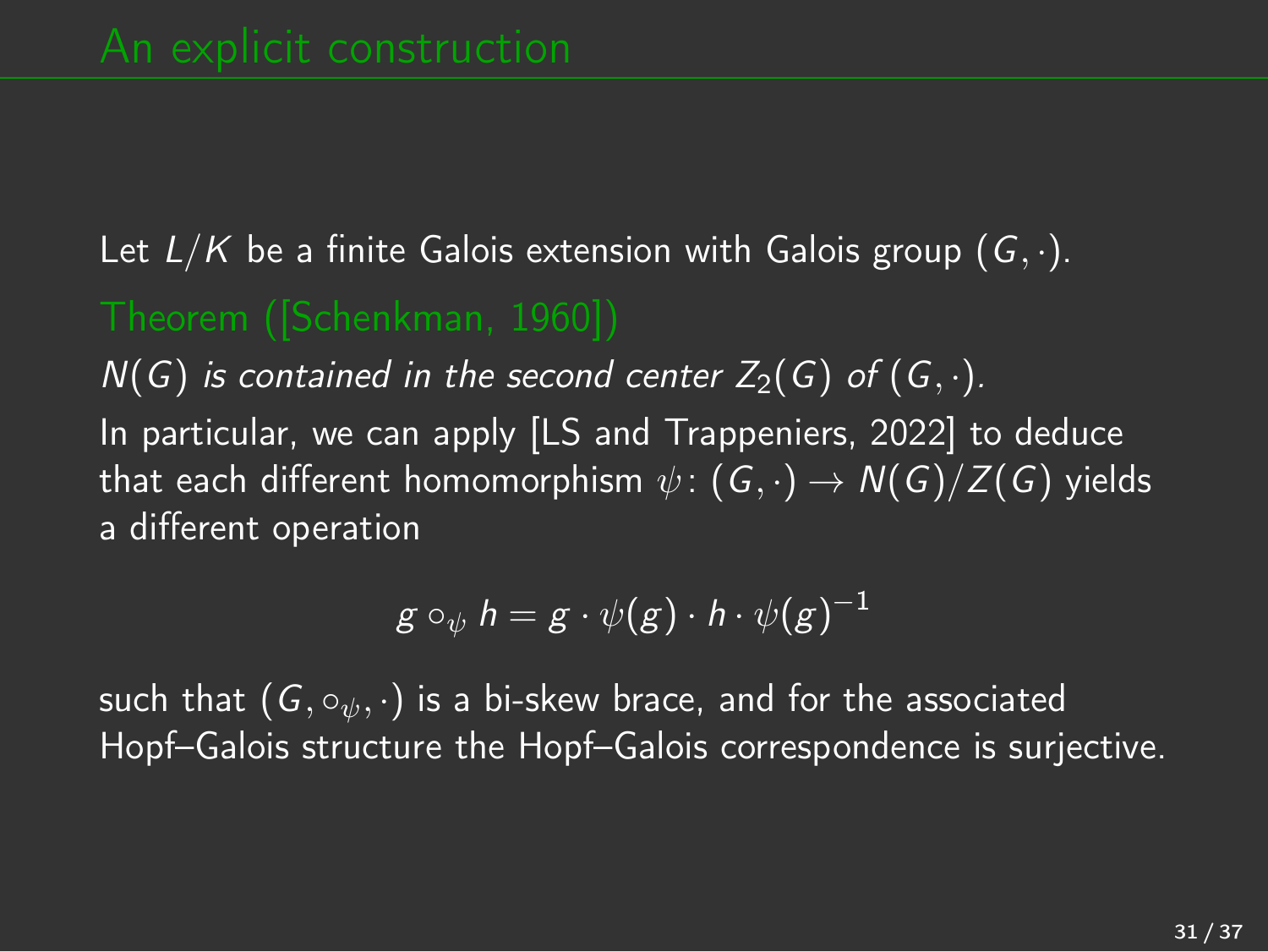Let  $L/K$  be a Galois extension with Galois group  $(G, \cdot) = Q_8$ . Here  $N(G) = G$ , and the 16 different homomorphisms

$$
G \to G/Z(G) \cong C_2 \times C_2
$$

yield 16 different Hopf–Galois structures on *L/K* for which the Hopf–Galois correspondence is surjective.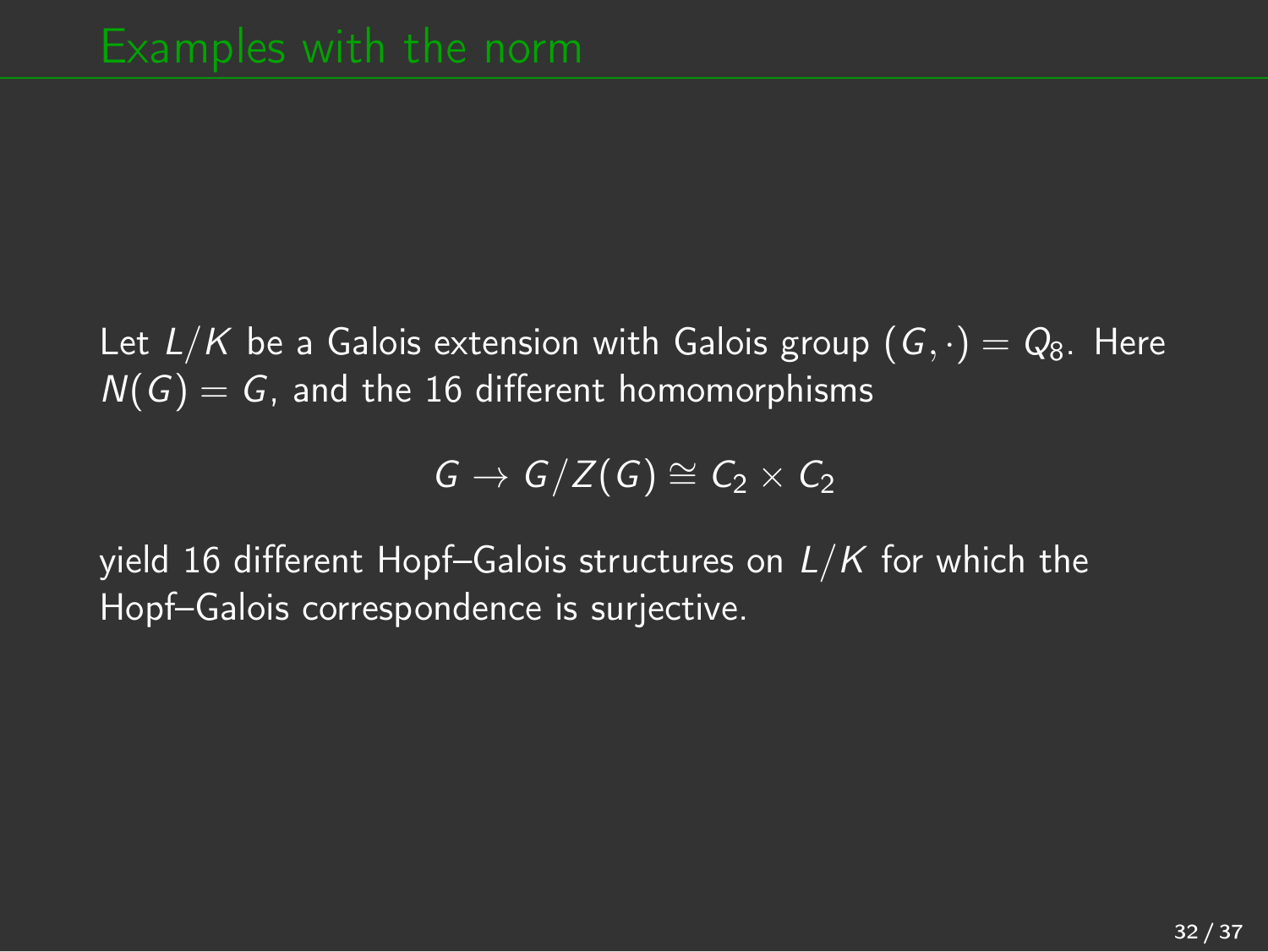Let  $(G, \circ, \cdot)$  be a finite bi-skew brace, let  $L/K$  be a Galois extension with Galois group (*G, ·*), and let *M/F* be a Galois extension with Galois group (*G*, ◦).

*Left ideals of*  $(G, \circ, \cdot)$  *and*  $(G, \cdot, \circ)$  *coincide.* 

Thus, the Hopf algebras  $L[G, \circ]^{(G, \cdot)}$  and  $M[G, \cdot]^{(G, \circ)}$  have the "same" lattice of sub Hopf algebras, and the same number of intermediate fields is in the image of the two Hopf–Galois structures.

Finally,

$$
\frac{\mathsf{GC}(L/K,L[G,\circ]^{(G,\cdot)})}{\mathsf{GC}(M/F,M[G,\cdot]^{(G,\circ)})}=\frac{|\{\text{subgroups of }(G,\circ)\}|}{|\{\text{subgroups of }(G,\cdot)\}|}.
$$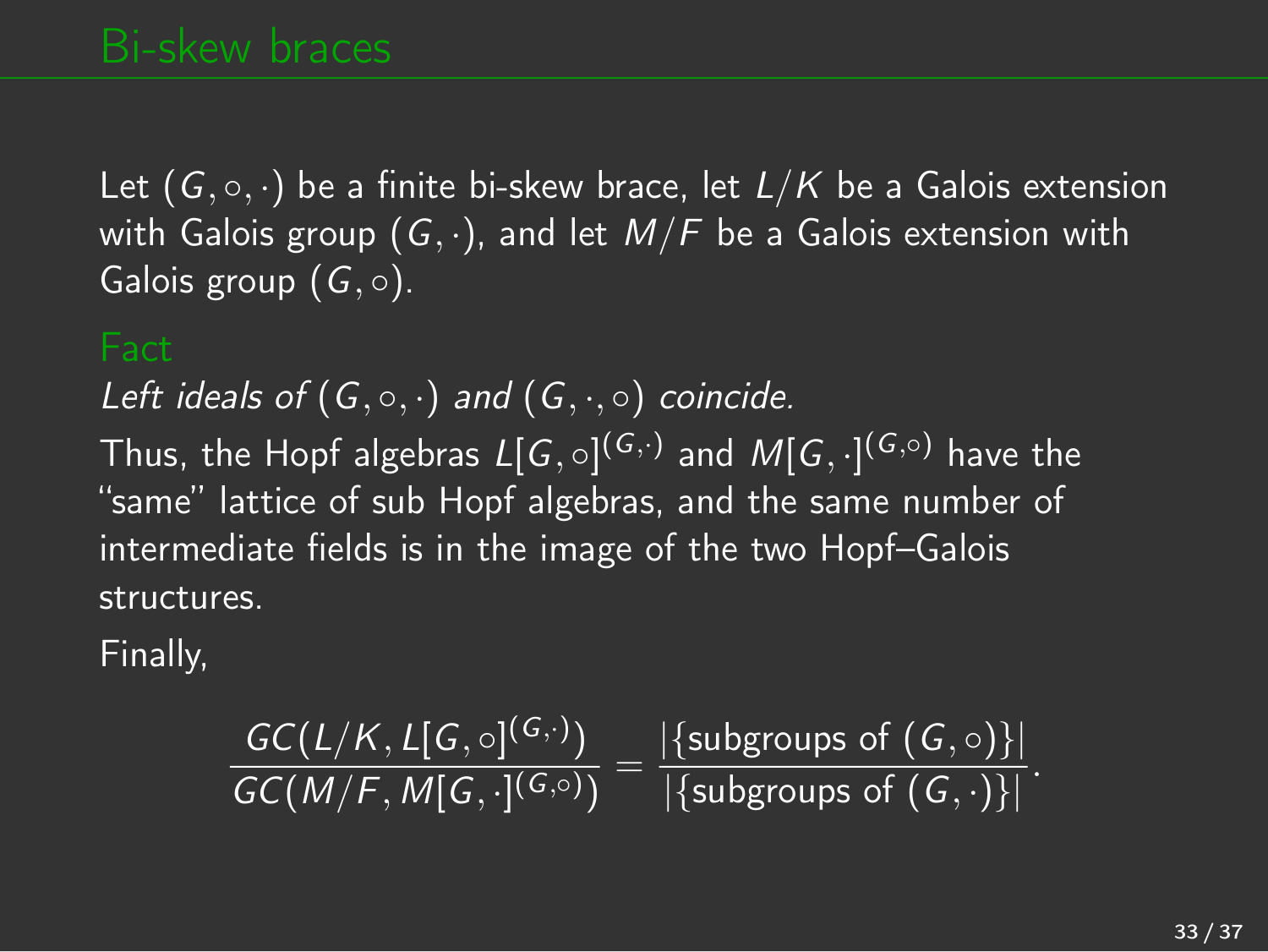### <span id="page-33-3"></span>Caranti, A. and LS (2022).

Brace blocks from bilinear maps and liftings of endomorphisms. *arXiv:2110.11028*.

### <span id="page-33-2"></span>**Childs, L. N. (2017).**

On the Galois correspondence for Hopf Galois structures. *New York J. Math.*, 23:1–10.

### <span id="page-33-1"></span>**Childs, L. N. (2018).**

Skew braces and the Galois correspondence for Hopf Galois structures.

*J. Algebra*, 511:270–291.

### <span id="page-33-0"></span>**Childs, L. N. (2019).**

Bi-skew braces and Hopf Galois structures. *New York J. Math.*, 25:574–588.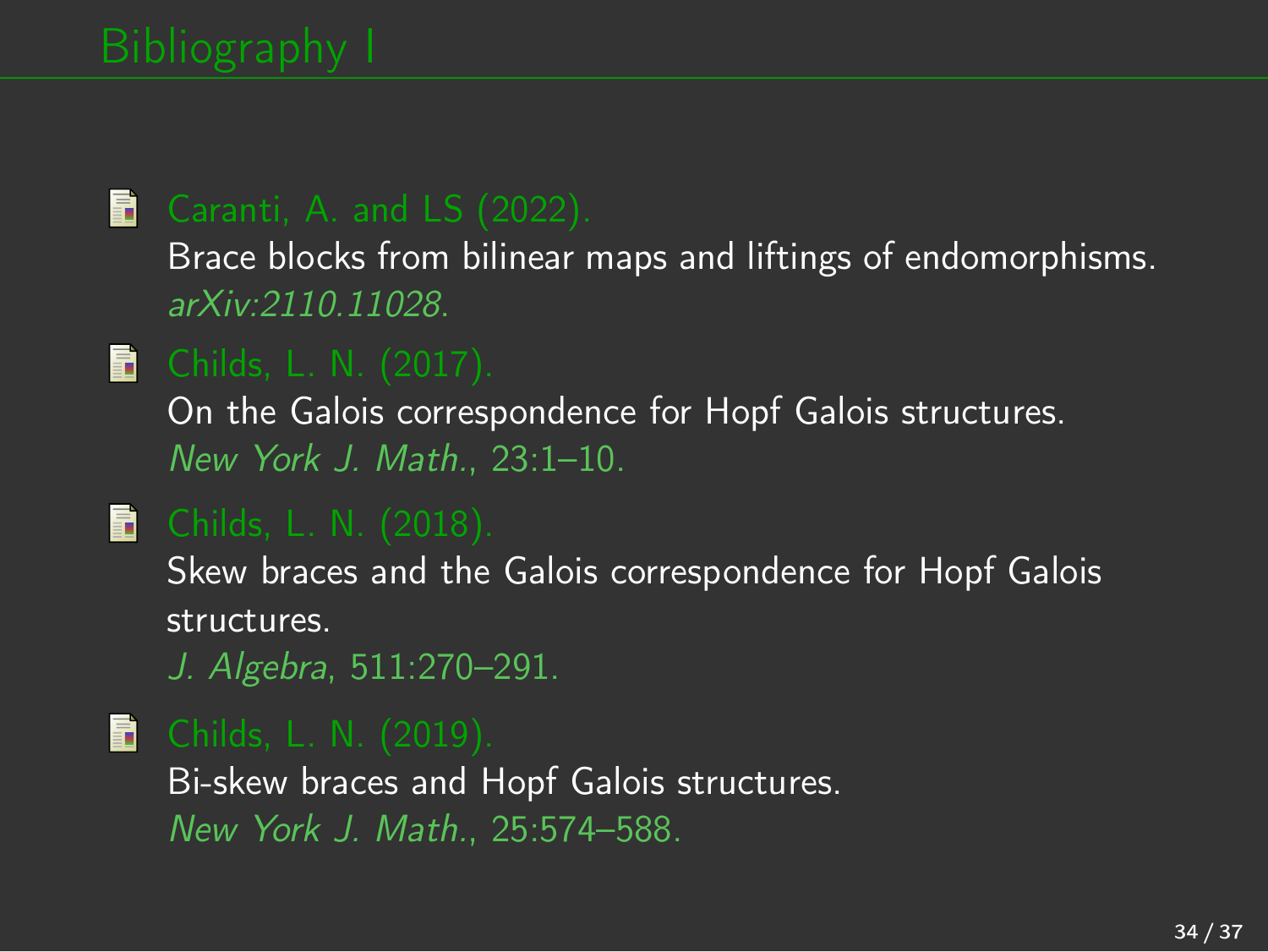### <span id="page-34-3"></span>**Childs, L. N. (2021).**

On the Galois correspondence for Hopf Galois structures arising from finite radical algebras and Zappa-Szép products. *Publ. Mat.*, 65(1):141–163.

- <span id="page-34-1"></span> $\mathbf{\mathbf{\mathbb{R}}}$  Crespo, T., Rio, A., and Vela, M. (2016). On the Galois correspondence theorem in separable Hopf Galois theory. *Publ. Mat.*, 60(1):221–234.
- <span id="page-34-0"></span>Greither, C. and Pareigis, B. (1987). Hopf Galois theory for separable field extensions. *J. Algebra*, 106(1):239–258.
- <span id="page-34-2"></span>**E** Guarnieri, L. and Vendramin, L. (2017). Skew braces and the Yang-Baxter equation. *Math. Comp.*, 86(307):2519–2534.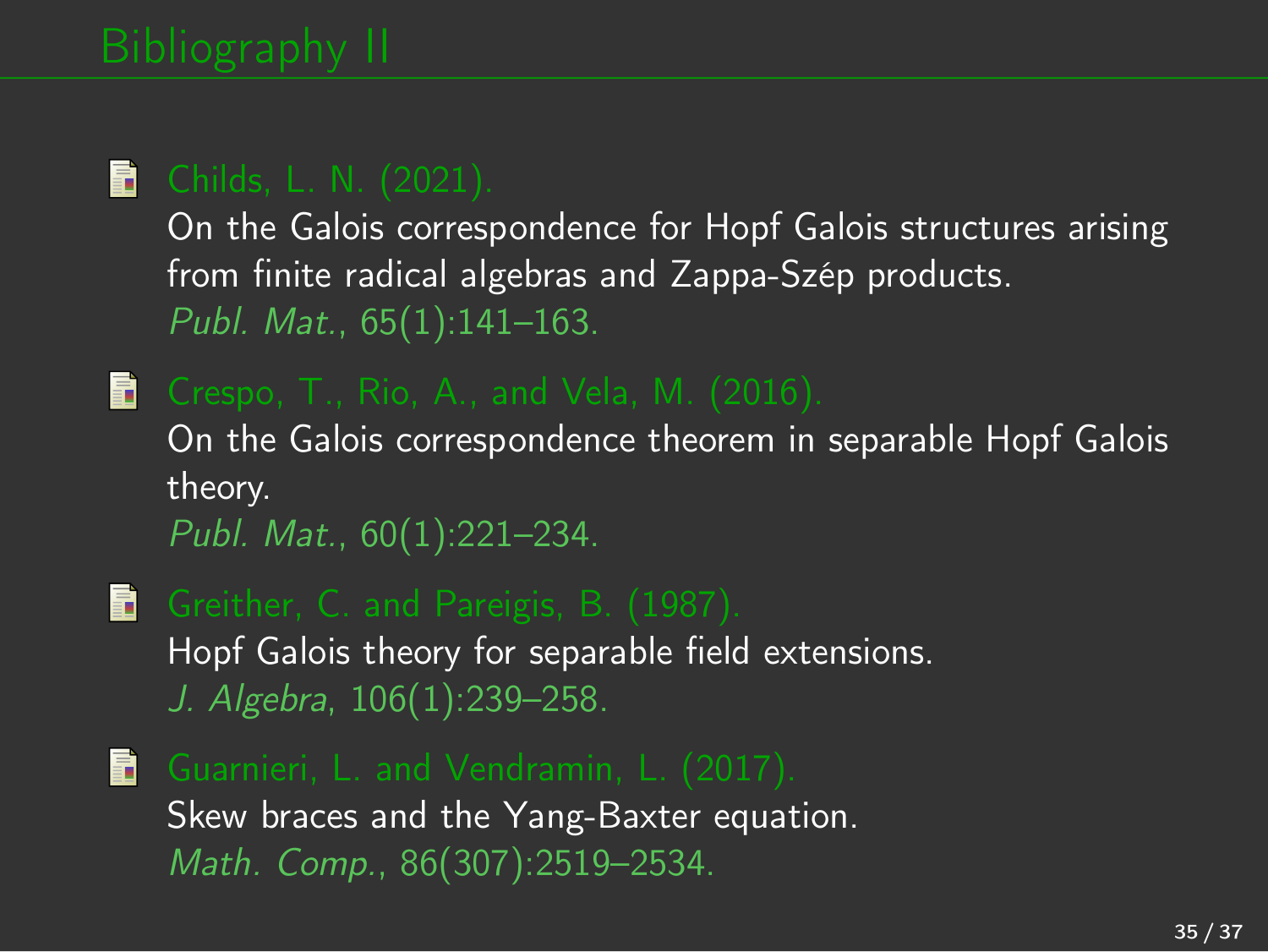- <span id="page-35-0"></span>Koch, A., Kohl, T., Truman, P. J., and Underwood, R. (2019). Normality and short exact sequences of Hopf-Galois structures. *Comm. Algebra*, 47(5):2086–2101.
- <span id="page-35-1"></span>Koch, A. and Truman, P. J. (2020). Opposite skew left braces and applications. *J. Algebra*, 546:218–235.
- <span id="page-35-2"></span> $\blacksquare$  Kohl, T. (1998).

Classification of the Hopf Galois structures on prime power radical extensions.

*J. Algebra*, 207(2):525–546.

<span id="page-35-3"></span>**E** LS and Trappeniers, S. (2022). On bi-skew braces and brace blocks. *arXiv:2205.15073*.